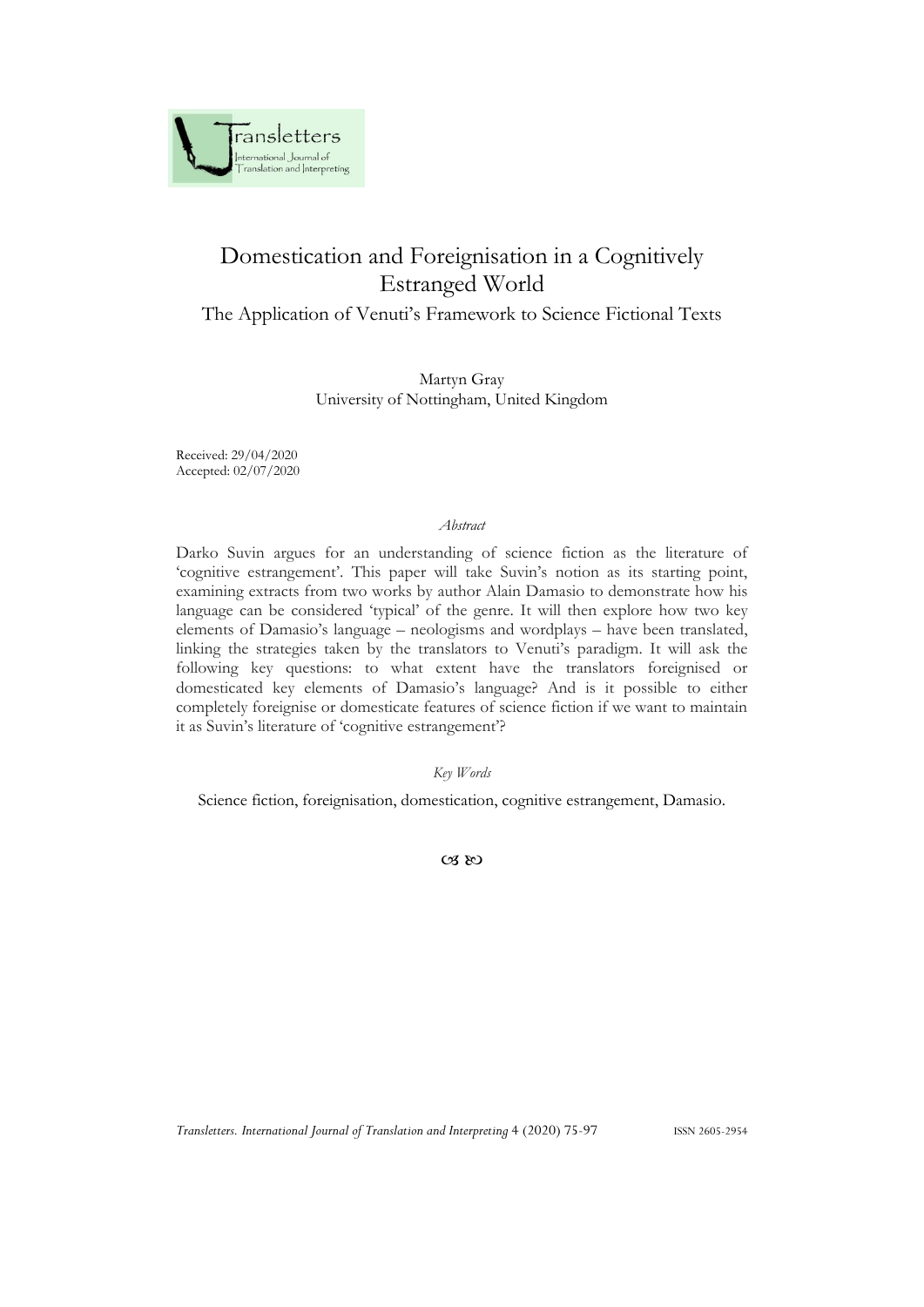"Science fiction is, then, a literary genre whose necessary and sufficient conditions are the presence and interaction of estrangement and cognition."

Darko Suvin (1979: 7-8)

#### *Introduction*

In his 1979 seminal work *Metamorphoses of Science Fiction: On the Poetics and History of a Literary Genre*, Suvin argues for an understanding of science fiction (SF) as the literature of 'cognitive estrangement'. Here, Suvin means that SF authors work towards producing texts which provide readers with a reading experience which both challenges or alienates them in some regard, but which is also grounded and accessible based on their own environment and background. This is expressed in slightly different terms by Mandala (2010: 29), who asserts that the basic principle of SF is that it "works by making the familiar strange so that an audience can see and reflect on features or circumstances that are typically taken for granted, and so would otherwise go unnoticed"; a process of *defamiliarization* thus occurs for the reader. Suvin discusses this with regards to the reader's implied 'norms of reality': he argues that the aim of SF is to deviate from and challenge these norms. When these norms of reality are contravened, Suvin refers to the result as a 'novum', defined by Reed (1981: 339) as "an innovation deviating from the reader's norm of reality". These 'norms of reality' apply mainly to the innovative content of SF works, "running from the minimum of one discrete new 'invention' to the maximum of a setting" (Suvin 1979: 64). However, the notion of novum can ultimately only exist because it is expressible through the medium of language. Familiar, everyday language is often an inadequate resource in this pursuit, and therefore may need to see its boundaries stretched into the estranged.

It is on the medium of language in SF that this article will focus. It will first expound on the notion of cognitive estrangement and pinpoint precisely how language is used by SF authors. It will relate this to the work of Alain Damasio in his two major works *La Zone du Dehors* and *La Horde du Contrevent*, analysing how the language of the source texts can be considered to be 'representative' of the genre. We will then progress to examine how these features have been translated in two extracts from the novels and whether the feeling of 'cognitive estrangement' has been retained in the translations. The approaches taken by the translators of the aforementioned works will be linked to Venuti's paradigm of foreignisation and domestication and will lead us towards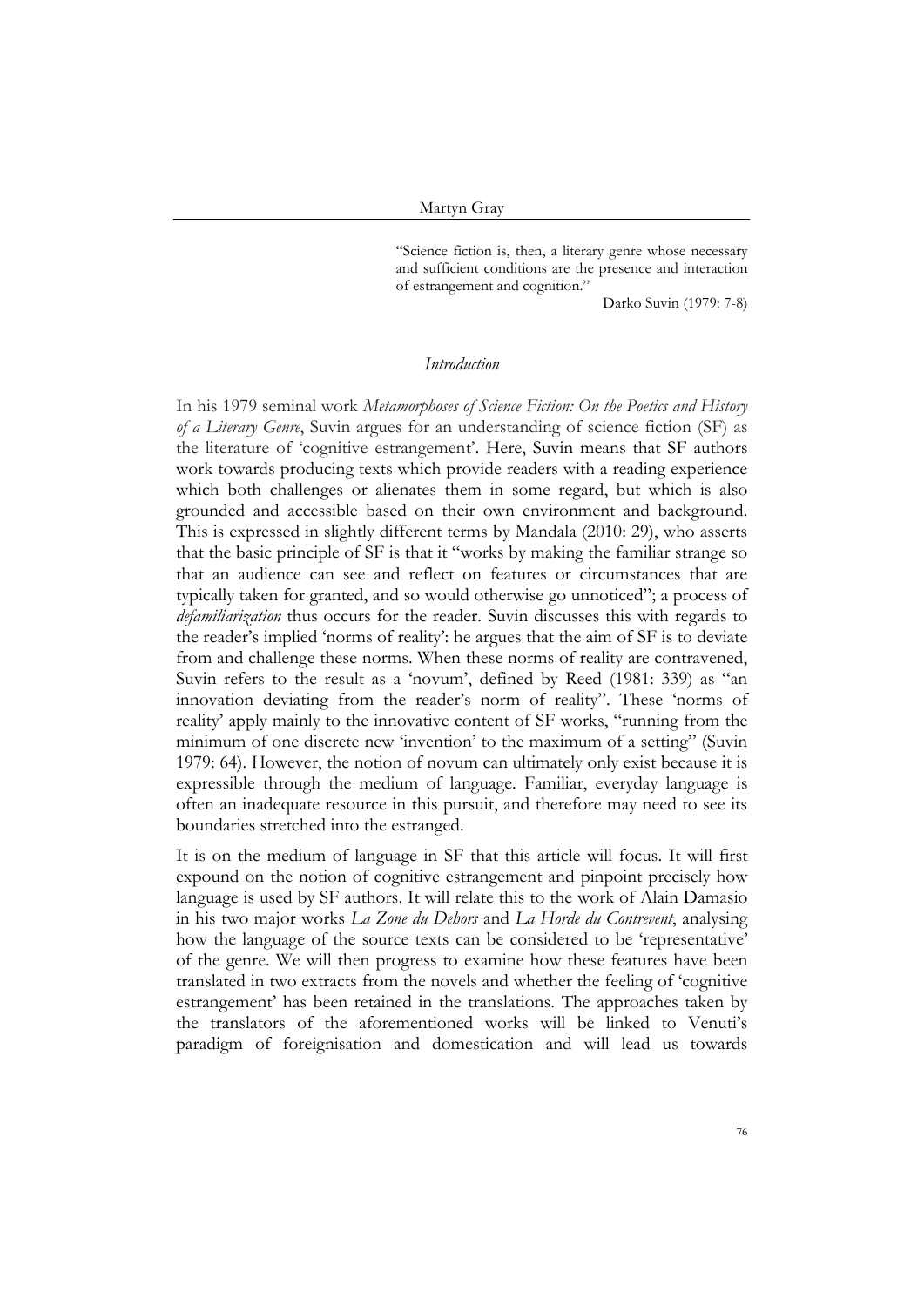answering the following key research question: to what extent can translators draw upon Venuti's approaches of foreignisation and domestication if they want to ensure that the cognitive estrangement of the source texts is retained in translation?

## *Section 1 – Exploration of Cognitive Estrangement*

Suvin's work on cognitive estrangement has been built upon by subsequent scholars in the field. Roberts (2006: 7-8) breaks the notion down into two separate ideas of cognition and estrangement: "'Cognition', with its rational, logical implications, refers to that aspect of SF that prompts us to try and understand, to comprehend, the alien landscape of a given SF book. 'Estrangement' […] refers to that element of SF that we recognise as different, that 'estranges' us from the familiar and the everyday". Roberts' definition, much like Mandala's, ultimately presents cognitive estrangement as *defamiliarization within the familiar*. If SF were only interested in defamiliarizing, Roberts claims that "we would not be able to understand it" (ibid.), whilst if it were totally interested in rendering everything 'familiar', "it would be scientific or documentary rather than science fiction" (ibid.). This distinction is rephrased by Freedman who speaks about the importance of SF works not simply being 'flattened out' to one dimension or the other: "if the dialectic is flattened out to mere cognition, then the result is 'realistic' or mundane fiction, which can cognitively account for its imaginings, but performs no estrangement; if the dialectic is flattened out to mere estrangement, then the result is fantasy, which estranges […], but in an irrationalist, theoretically illegitimate way" (Freedman 2000: 17).

Langlet terms it yet differently still: the work of the SF author, she argues, is the pursuit of the *principe d'écart minimal* – the principle of minimal difference. According to Langlet (2006: 37), this means that elements of estrangement, "pour rester tout simplement lisibles, ne peuvent se comprendre que par rapport à des référents qui demeurent stables"<sup>1</sup> . Estrangement can thus only be achieved in the context of cognition. If there is no cognition, then the result is no longer estrangement, but rather a text which is not possible to comprehend.

<sup>&</sup>lt;sup>1</sup> The author's translation: "To ensure that they remain above all readable, elements of science fictional estrangement can only be understood if they stand in relation to references which remain stable and relatable".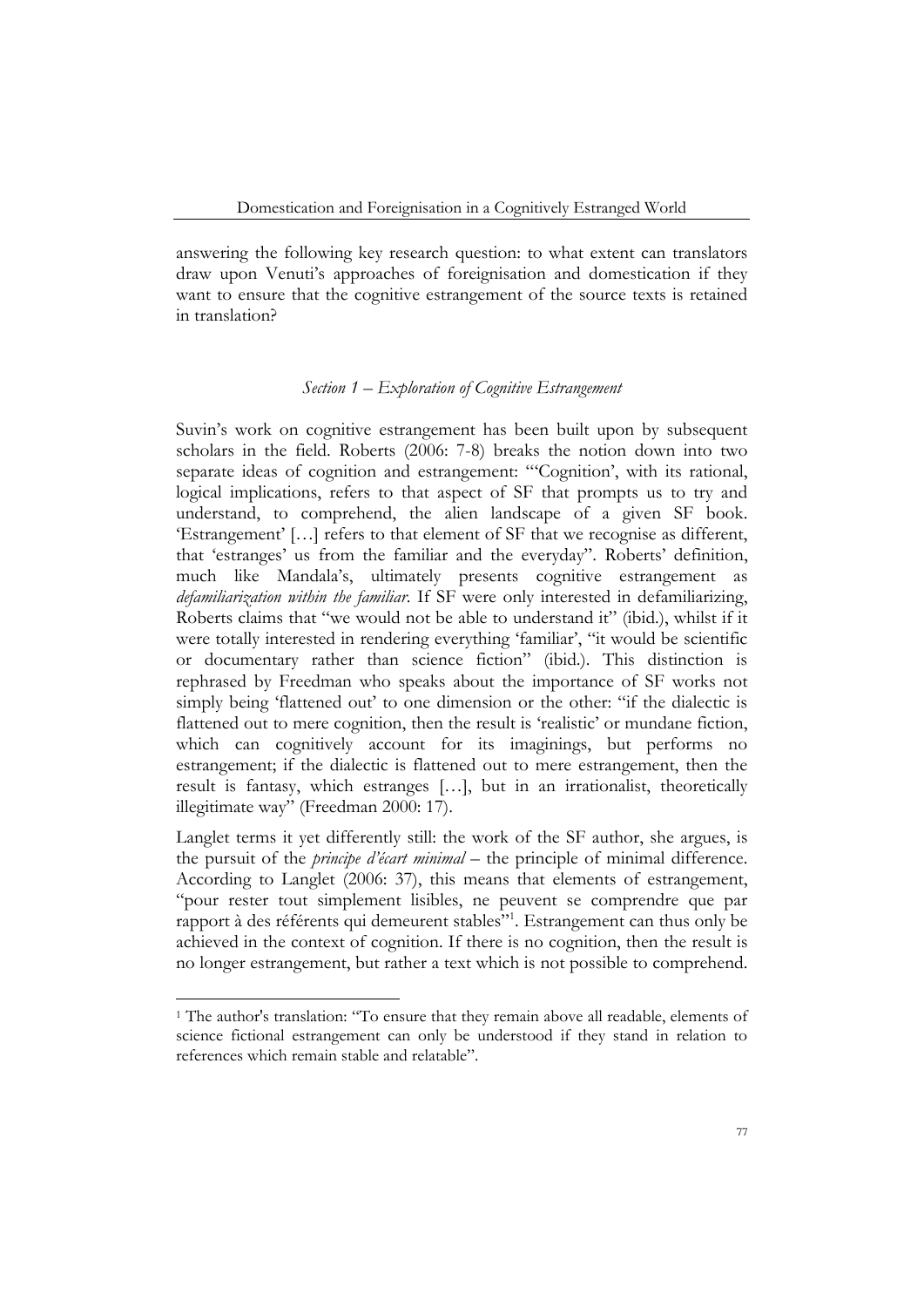This is precisely what Saint-Gelais (2005: 225) refers to as the balancing act between a 'sense of wonder' and a 'sense of reading', between pushing the reader into a wondrous world, but also maintaining cognition. Suvin's notion of cognitive estrangement has clearly had a great impact on future works in the academic field of SF, but a key question remains unanswered: how is cognitive estrangement *mis en scène* through language?

### *Section 2 – Cognitive Estrangement and Language*

Myers speaks about the use of language in SF as a balancing act between cognition and estrangement, contending that it is crucial to establish "the 'otherness' of language, so as to erect convincing barriers to communication", nonetheless constantly bearing in mind that the text must "be predominately in the language of the audience" (Myers 1983: 306). SF authors thus walk a tightrope between cognition and estrangement, but often place emphasis – perhaps unintentionally – on the cognitive element of language, insisting on it being understandable. Stockwell (2000: 51) points out that such focus on cognition has often been considered 'stylistic pedestrianism'; nonetheless, he believes that it can "easily be explained as a necessary antidote to the wildness of the conceptual content [… or] a rhetorical ploy to assist in establishing the verisimilitude of the extrapolated world". In other words, if the content of the work is overwhelmingly estranging, then the language needs to counterbalance this with cognition. Freedman (2000: 37) takes this further and contends that it is the way that the 'ordinary' language and the estranging content work together which produces a 'routine commodification' of the SF world. In other words, the content provides most of the estrangement; the language needs to bring that estrangement back to the familiar.

Nonetheless, in their balancing act between cognition and estrangement, authors may have to extend the 'normal' constraints of familiar language. Indeed, as Samuel Delany asserts (1984: 29), the various devices SF writers use "to lay out, sketch in, and colour their alternative world, as well as the verbal constructs that direct the play between the world and the story, constitute the major distinctions between the SF and the mundane text". Some features of language are used to emphasise the 'points of differentiation', as Stockwell terms it, between the fictional universe and our own reality. Cheyne (2008: 389), for example, discusses the authors' use of "a few well-placed new words" and claims that such neologisms can have "as significant an effect as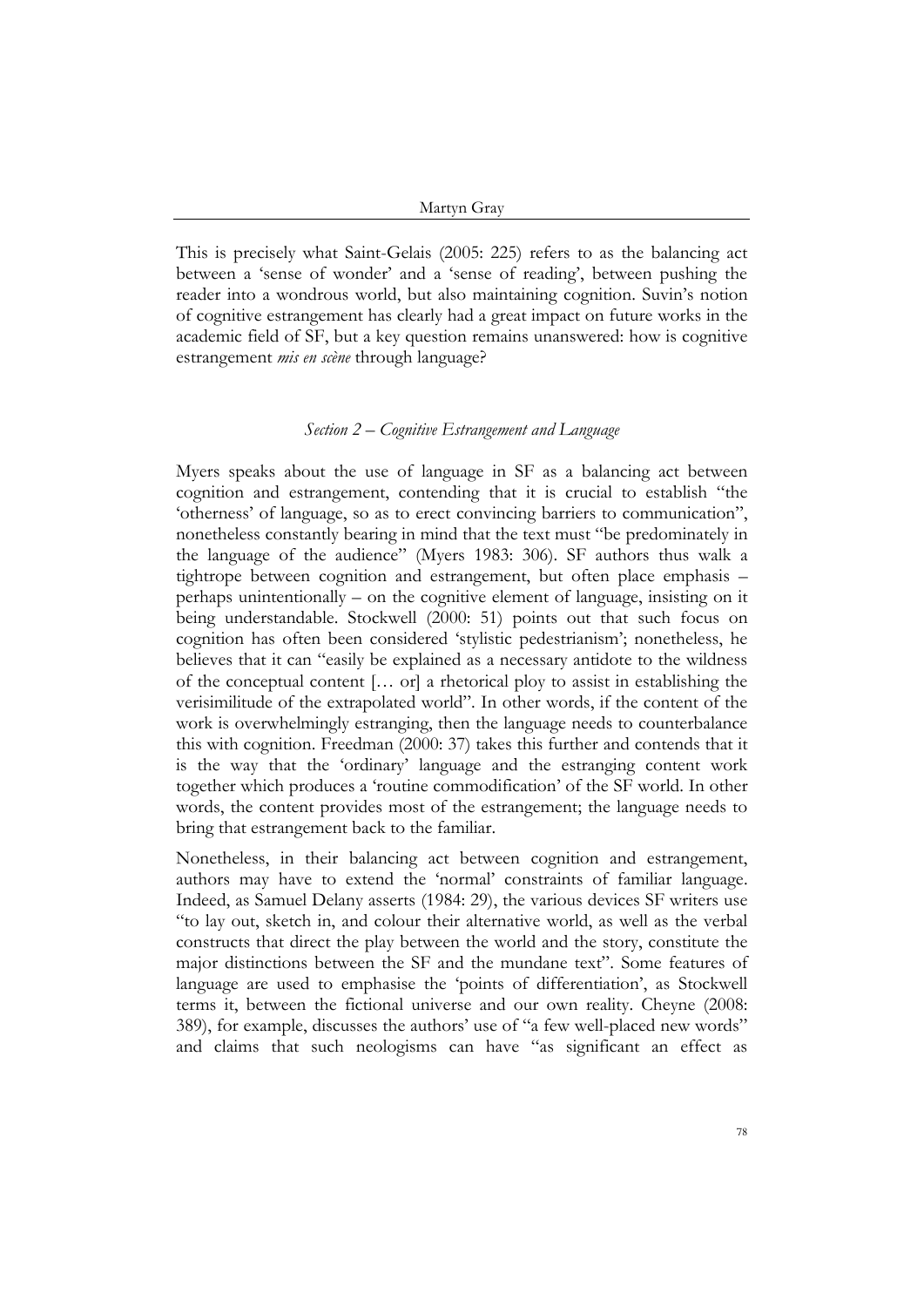thoroughly imagined, rich linguistic innovation". Bould adds that the creation of these new worlds also implicates the use of "new syntactic structures [and] new semantic connections" (Bould 2009: 220). It is on such deviations from standard, familiar language that the article will now focus in the context of French SF author Alain Damasio's works.

#### *Section 3 – Damasio's use of language*

Alain Damasio is a big name on the SF scene: FNAC, for example, has Damasio on a list of ten all-time greats, one of only three French authors amongst the likes of Orwell, Adams and Asimov (FNAC 2020). *Le Point* equally lists Damasio in their article on not-to-miss SF works appearing in the 2000s (Chéry 2019). The two works which we will analyse here are his two most successful: *La Zone du Dehors* and *La Horde du Contrevent*. The former was published in 1999 and was Damasio's first major success. In the novel, inspired by Orwell's *1984*, the main character leads a movement fighting back against the current 'democratic' government which monitors the citizens of the planet of *Cerclon*. *La Horde du Contrevent* was first published in 2004 and introduces us to a group of people, *La Horde*, with a single aim: to travel the world from west to east, attempting to reach the mythical *Extrême-Amont*, the source of all of the winds. These are the two Damasio novels for which I had access to translations: the translation of chapter 1 of *La Horde du Contrevent*, translated by Alexander Dickow, freely available online, and the translation of chapter 10 of *La Zone du Dehors*, translated by myself. To the best of my knowledge, these are the only English-language translations of Damasio's works in existence.

Both novels are also representative of the language of SF, with a generally 'prosaic' delivery supplemented by non-standard linguistic features. Indeed, as Gesbert (2019) points out, Damasio insists on drawing out "la dimension évocative de l'écriture qui devrait porter en elle l'idée même de métamorphose, à l'image de la réalité elle-même"<sup>2</sup> . Damasio has himself spoken about his use of language, and more importantly about how he uses the French language to indicate otherness: he outlines (in Gesbert 2019) that it is important to "trouver à l'intérieur du français quelque chose qui va indiquer en dehors du français, c'est-à-dire qui va nous indiquer un autre monde au-delà du français

<sup>&</sup>lt;sup>2</sup> The author's translation: "The evocative nature of writing which itself should contribute to this notion of metamorphosis from our own perceptions of reality".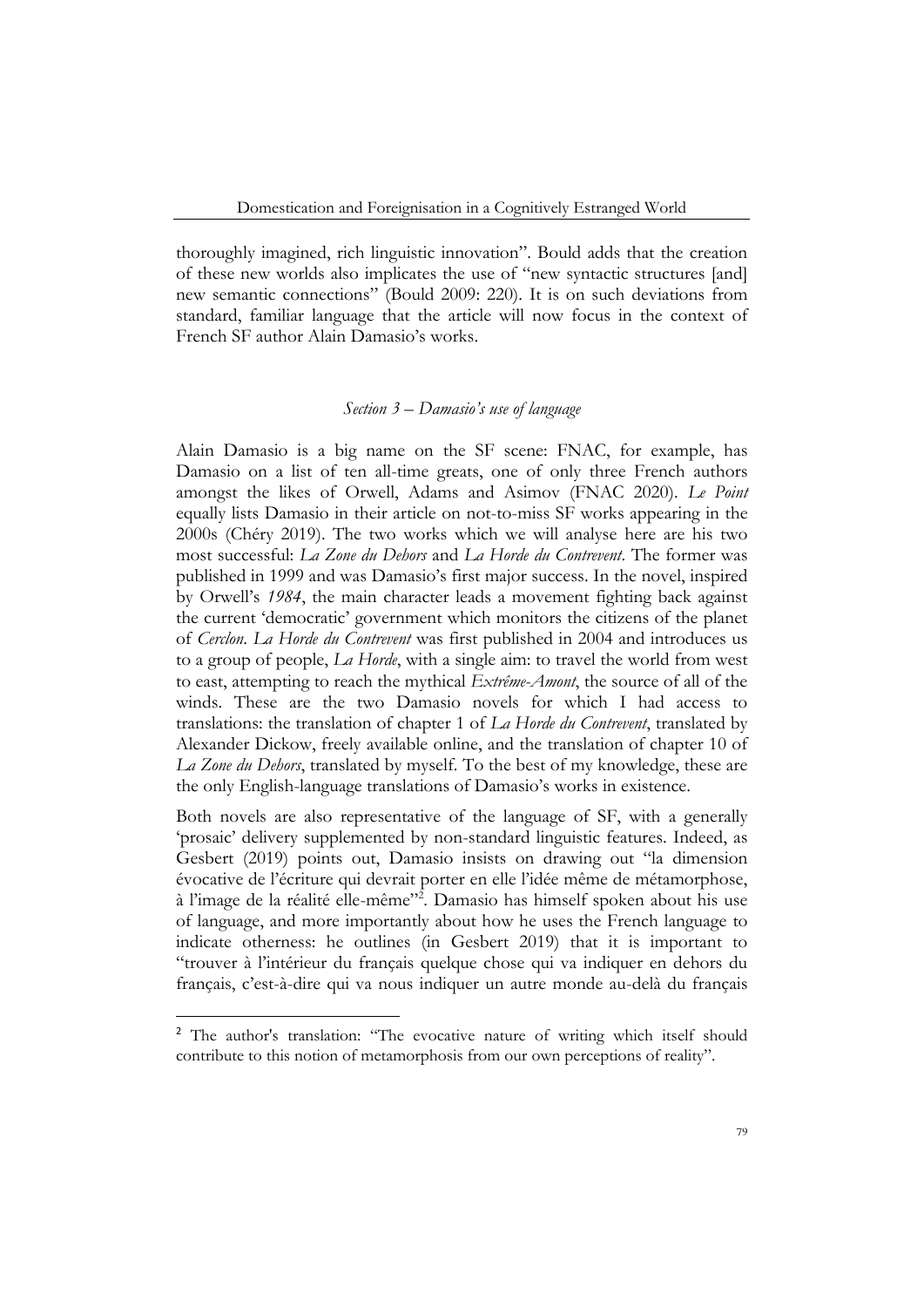familier qu'on connaît"<sup>3</sup>. In other words, language itself needs to lose its familiarity in order to evoke another world which is different from what we know. Damasio (ibid.) adds that language is ultimately the key to anchoring the estranged world in a cognitive narrative, giving that other world its credibility: "Quand on bâtit des mondes, […] il faut spécifier un langage propre. Ça permet notamment d'ancrer une crédibilité forte de l'univers avec des néologismes adéquats"<sup>4</sup> .

Neologisms are one of the main aspects of Damasio's works that readers notice: for example, Mortier (2016: 28) contends that Damasio "invente tout un vocabulaire pour dire le vent et son contre"<sup>5</sup> , whilst Philouze-Rousseau (2019) also praises Damasio's use of neologisms: "le lecteur se délectera ainsi de petites merveilles littéraires comme 'périféérie', 'conforteresse', 'mécanide' ou encore 'radicolo'"<sup>6</sup> . Nonetheless, other elements of Damasio's language stand out as being defamiliarizing. His work also contains "jeux-de-mots à tour de bras" (Winter 2019) – all kinds of wordplay – as well as "les metatheses, les interversions de syllables, [et] les deformations" (Damasio on 28 Minutes, ARTE 2019) – metathesis, reversals of syllables, and deformations of language. All of these features have the effect of once more defamiliarizing the reader within an otherwise cognitive narrative and contribute to the estrangement of the source texts. The article will now analyse how two such aspects of Damasio's language – neologisms and wordplays – have been translated. The justification for choosing these aspects is that they immediately signpost to the reader that they are in an estranged world, far from the familiar French that they know and use, a world where language has been pushed beyond its conventional boundaries. We will explore what techniques the translators have adopted and link these to Venuti's paradigm of foreignisation and domestication.

<sup>3</sup> The author's translation: "To find something *within* the French language which will point towards something *beyond* that very language. What I mean by that is something which will point to another world which uses a different French to the French that we know and use".

<sup>4</sup> The author's translation: "When we create an *other* world, we also need to create an *other* language. This allows us to give the universe a certain credibility, particularly through the use of suitable neologisms".

<sup>5</sup> The author's translation: "Damasio invents a completely new vocabulary to describe the *vent* and its *contre*)".

<sup>6</sup> The author's translation: "The reader will delight in such wonderful literary marvels as [all neologisms]".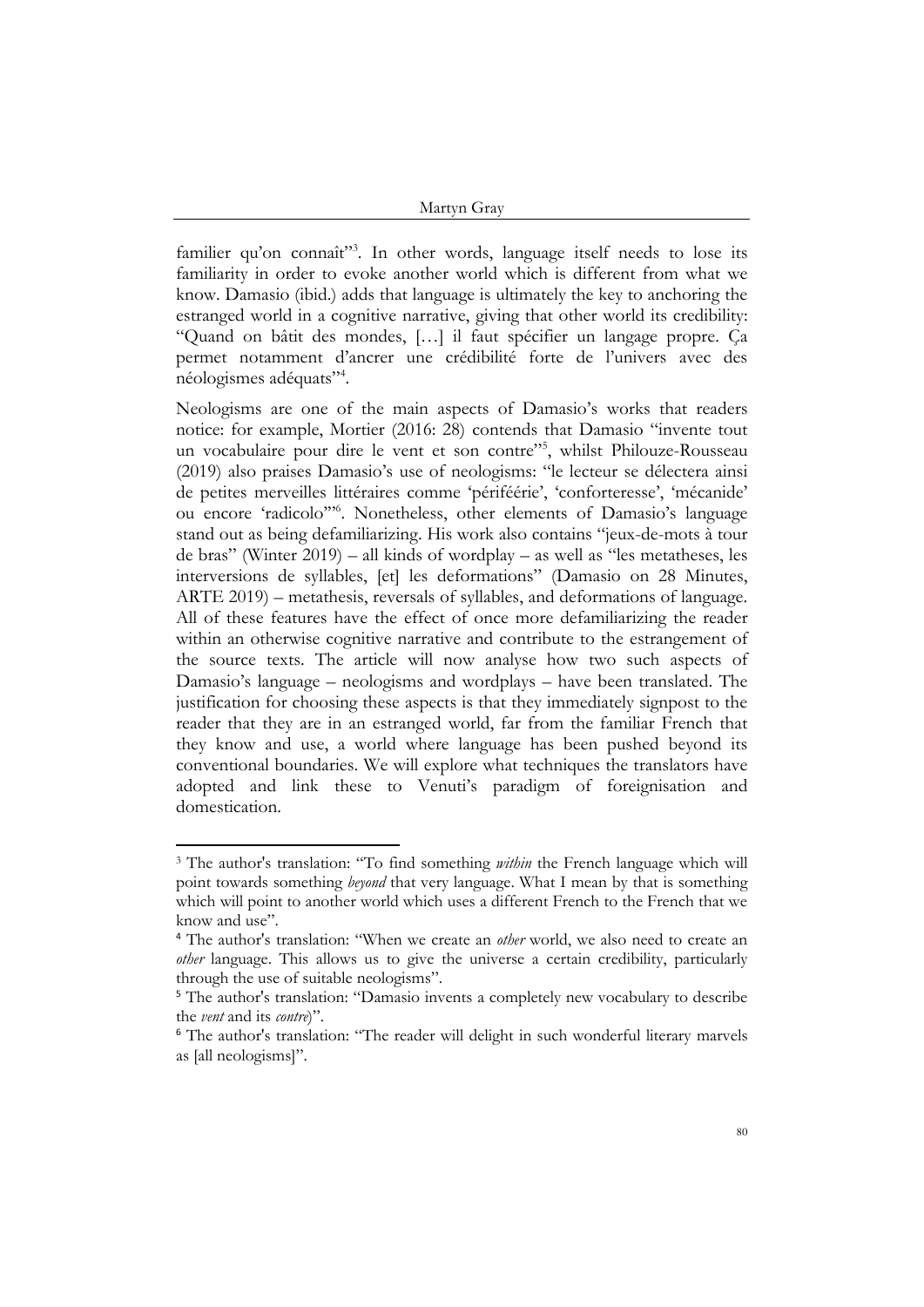#### *Section 4 – Venuti's Foreignisation and Domestication*

Venuti's translation framework builds upon an 1813 lecture given by Schleiermacher, who argued that "there are only two [methods of translation]. Either the translator leaves the author in peace, as much as possible, and moves the reader towards him; or he leaves the reader in peace, as much as possible, and moves the author towards him" (Schleiermacher in Lefevere 1977: 74). The former refers to what Venuti terms *foreignisation*, attempting to "signify the difference of the foreign text […] by disrupting the cultural codes that prevail in the target language" (Venuti 1995: 20); in other words, the translator challenges the language and cultural expectations of the target reader, deviating from their norms, in order to "stage an alien reading experience" (ibid.). On the flip side, if the translator moves the author towards the reader, Venuti calls this an act of *domestication*, a translation in which "a transparent, fluent style is adopted in order to minimize the strangeness of the foreign text for TL readers" (Shuttleworth and Cowie 2011: 43). This approach would involve such strategies as "the adaptation of the TT to conform to target discourse types and […] the general harmonization of the TT with TL preconceptions and preferences" (ibid.: 44).

If, then, a translator domesticates a text in translation, they aim to make it natural for the target reader; if, on the other hand, they choose to foreignise the text, they will deviate from norms and produce a translation which is alien to the target reader. But how can we, as translators, productively apply these two approaches if we want to achieve both naturalness and defamiliarization, as is the case for SF texts in which a blending of cognition, of the natural with the estranged, the alien already exists in the source text? If a translator takes a foreignising approach to a cognitively estranged source text, will the target text then be pure estrangement? Vice versa, if a translator takes a domesticating approach to the same text, will it pale into pure cognition? Treating these two approaches as complete binary opposites would be entirely problematic, as Venuti himself acknowledges (in Munday 2012: 220). Tymoczko (1999: 289), in her discussion of Venuti's work, also asserts that translations are always to be "regarded as hybrids, as complex, polyphonic blends of the domestic and the foreign, of the familiar and the strange, of otherness and self-ness". This hybridisation becomes particularly important in the translation of SF where it is precisely the mixing of the familiar and the strange which characterises the genre. How then can Venuti's framework be productively used to guide translators through the strange waters of SF works? The article will now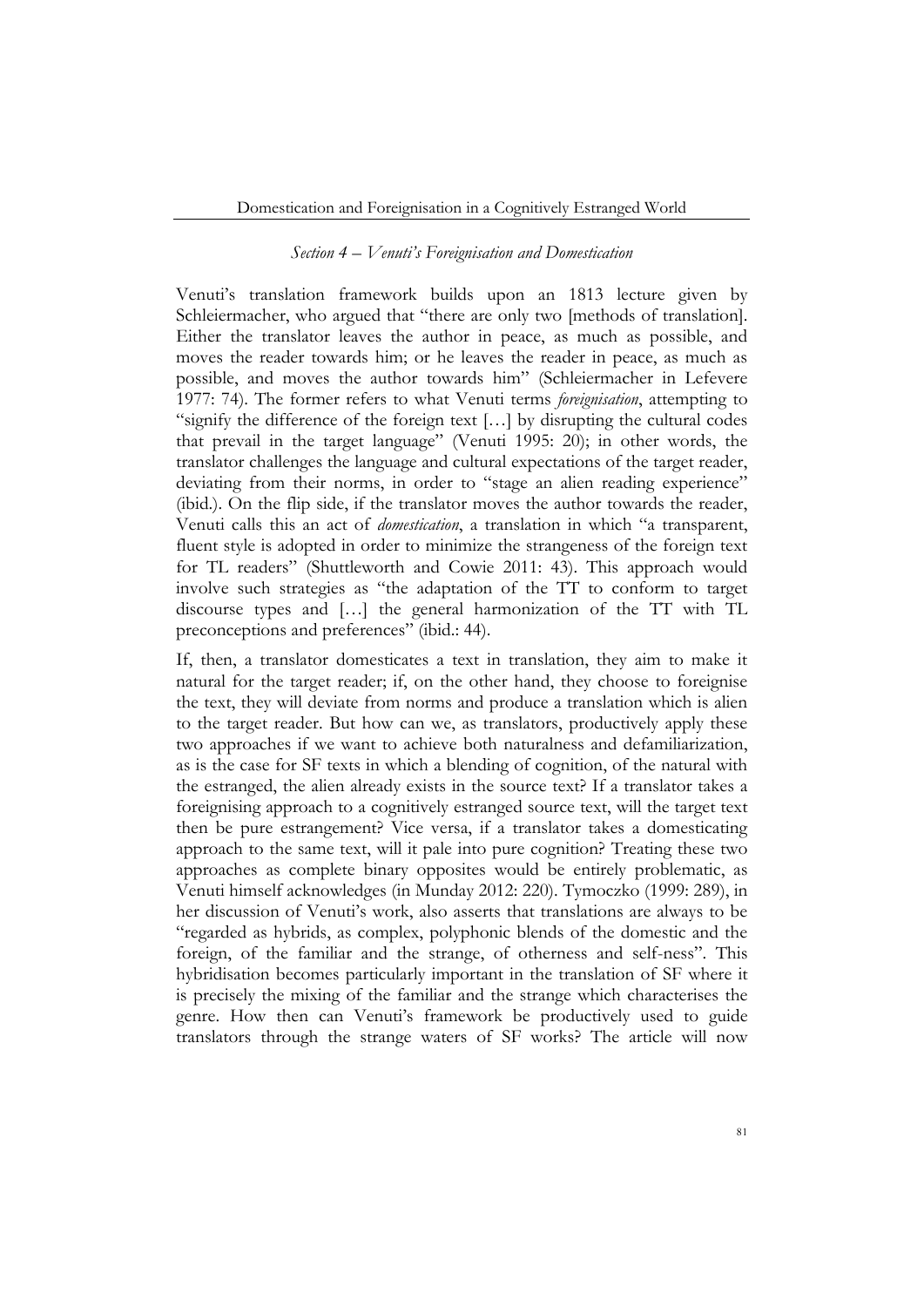analyse what the two translators have done in practice to deal with cognitively estranging elements of Damasio's language.

### *Section 5 – Neologisms*

As Wozniak outlines, it is "safe to assert that neologisms are paramount in the vocabulary of science fiction" (Wozniak 2014: 4). However, the fact that ordinary everyday language frequently gets "replaced by a new jargon immediately makes the task of translating those works doubly complex" (Parraga 2014: 95). Cacija and Markovic (2018: 202) believe that it is the "duty [of the translator] to create any neologism [s]he meets on the basis of the SL neologism" and Kovel (2016: 7) outlines that if the word has not been translated to its full potential, readers may "fail to experience the entire range of meanings […] that were intended by the author of the source text". This applies none-more-so than to SF texts in which a key element of cognitive estrangement would be lost if the neologism were not recreated. What, though, can the translator do to ensure that they retain the estranging nature of the neologism, whilst guaranteeing that it still 'fits' into the cognitive framework of the target reader? Stockwell (2000: 3-4) believes that it is first important to identify what forms the neologisms take from his detailed typology:



Figure 1: Stockwell's detailed typology of neologism in SF (taken from Stockwell, 2000: 124).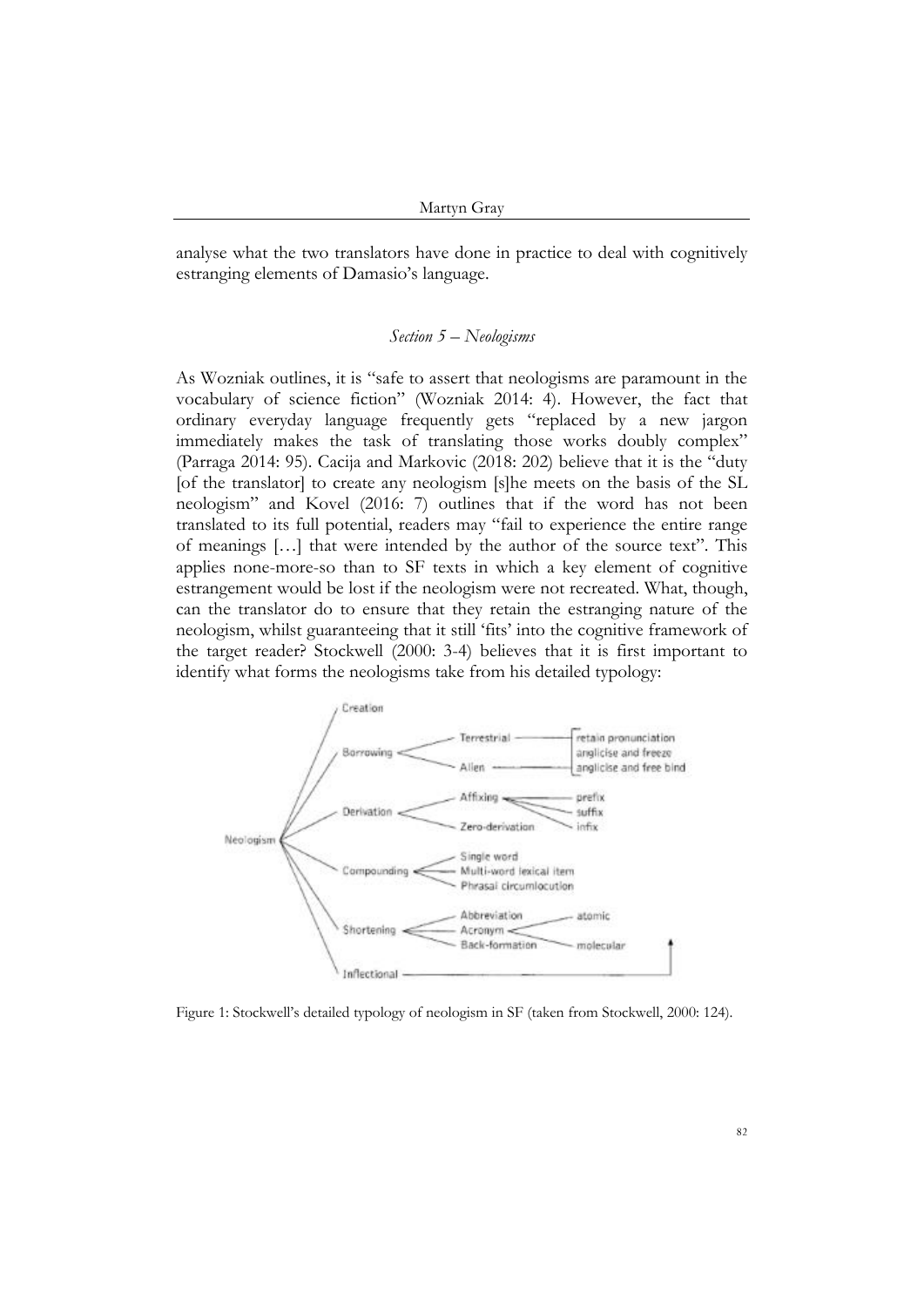Domestication and Foreignisation in a Cognitively Estranged World

Drawing upon Stockwell's text typology model, it becomes possible to classify almost all of the neologisms that Damasio uses in Chapter 1 of *La Horde du Contrevent* and Chapter 10 of *La Zone du Dehors*. However, during the process of categorising the neologisms, it became clear that an additional category was required – that of *défigement* at word level. This term comes from the idea of *figement*, a process, as pointed out by Lecler (2007: 44), by which the meaning of a word is fixed or "par lequel un groupe de mots dont les éléments sont libres devient une expression dont les éléments sont indissociables"<sup>7</sup> . *Défigement*, therefore, is where one of these fixed words or expressions is slightly altered, but still brings the original word or expression to mind. Here, we are going to focus on the *défigement* at the level of individual words and compound words. Examples of *défigement* working at word level to create neologisms can be observed in both of Damasio's works. In *La Horde du Contrevent*, we see *drakkair*, which comes from the term *drakkar* (longboat); *chat-volant* based on the phrase *cerf-volant* (kite); *vent-comme-je-te-pousse*, from the fixed expression *vacomme-je-te-pousse* (in a haphazard/slapdash manner); and *philosov* from the fixed word *philosophe* (philosopher). In *La Zone du Dehors*, we also come across this kind of process too: Damasio invents the term *intellectueur*, having implications of being intellectual and a murderer, a change from the term *intellectuel* (an intellectual, academic).

This category of neologism is similar to the other four processes of linguistic morphology in Stockwell's typology – derivation, compounding, shortening and inflection. All five of these categories are developed to some extent within the framework of cognitive estrangement: they are derived from words that the target readers are already familiar with, thus cognition is achieved; however, these neologisms are still estranging, as the reader is aware that the author has extended language beyond its usual constraints. The vast majority of the neologisms used in Damasio's extracts fall into these five categories: 66.7% of the neologisms in *La Zone du Dehors* and 63.3% of the neologisms in *La Horde du Contrevent*. Nonetheless, the largest individual category of neologisms across both of Damasio's works is creation. Of course, this type of neologism is the most explicitly estranging out of all of the neologistical categories, sending the readers to a different world.

<sup>7</sup> The author's translation: "By which a group of words, the individual elements of which are *free*, become an accepted expression, the individual elements of which cannot be separated".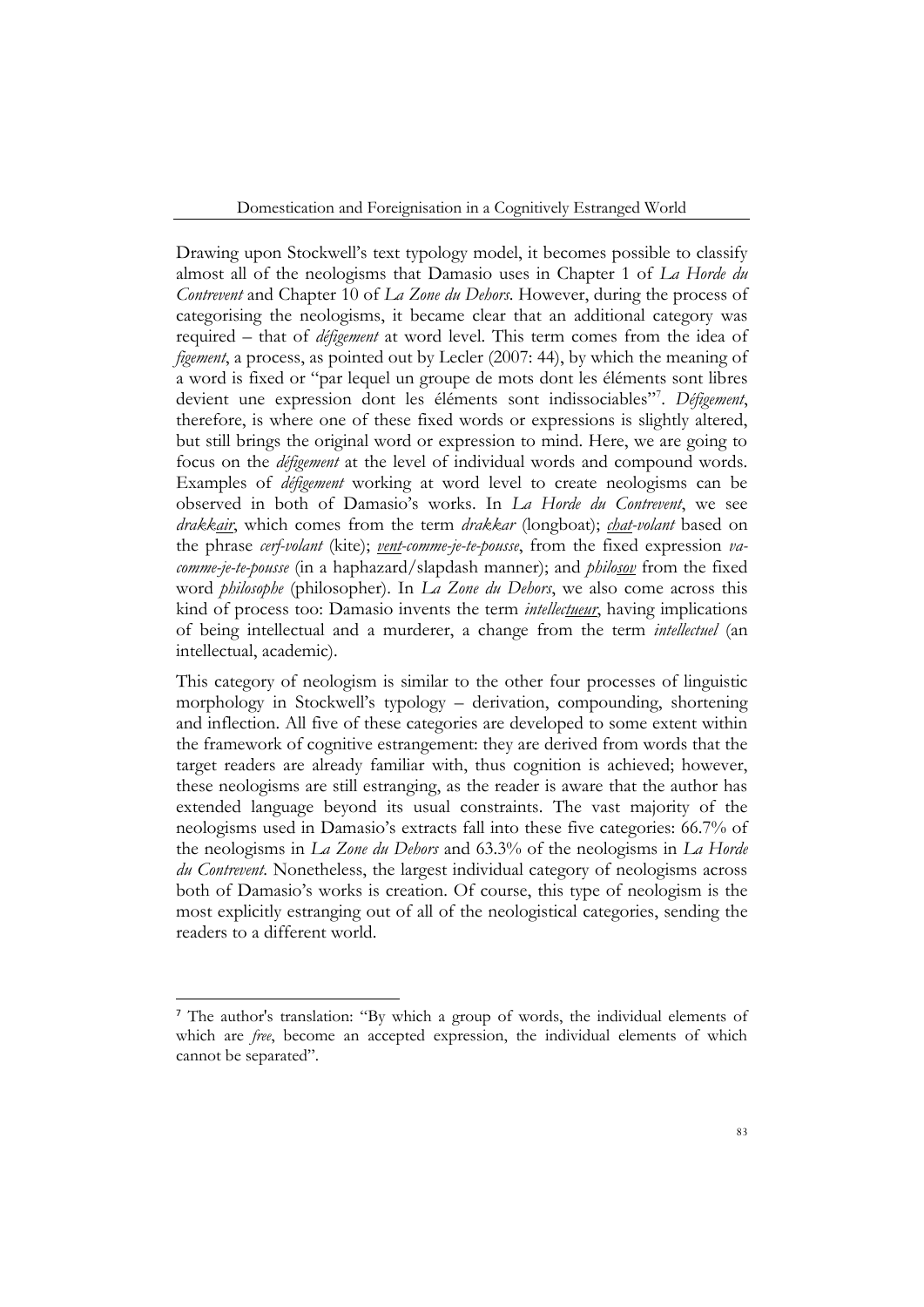How, though, should translators go about translating these neologisms in order to reproduce aspects of cognition and estrangement? Newmark outlines various procedures for translating neologisms, seven of which are particularly pertinent here, as follows (from Newmark 1988: 150): *transference*, the process of transferring the word to the target language with no changes; *naturalisation*, adapting the word to the pronunciation and morphological norms of the target language; *literal translation*, translating derived forms literally; *through translation*, translating compounded forms word-for-word; *description*, describing the notion referred to by the neologism; *recognised target language translation*, using a term that already exists in the target language to match the neologism; and *target language neologism/derived word*, creating a new neologism in the target language based on the meaning of the neologism. Of course, depending upon which techniques the translator adopts in their practice, the result and effect on the reader may be vastly different. For these two chapters of Damasio's works, the translators have drawn upon a combination of Newmark's seven strategies to translate the neologisms in the source text. However, two extra techniques have needed to be added to Newmark's suggestions – that of making a different word the neologism and of *défigement* in the target language. I will now analyse each of Stockwell's categories of neologism in turn in an attempt to identify patterns regarding which of Newmark's techniques have been adopted in translation.

*Creation*: four out of the five created terms in *La Zone du Dehors* have been translated using two of Newmark's more source-oriented methods of translation: transference (this is the case for 'Cerclon', 'Volte', and 'Cablaxie'), and naturalisation (in this case *nésears* becoming 'nesears'). The estrangement here is thus retained through an approach based around foreignisation, particularly in light of the fact that the reader might recognise the target language form as a non-English word that may have meaning in the language from which they originate. A similar picture emerges in the translation of Chapter 1 of *La Horde du Contrevent*: eight out of the ten 'created' neologisms have also been translated using some of the more source-oriented translation approaches: transference in the case of 'derbidil', 'slamino', 'blaast', 'Rivek Dar', and 'Aberlaas'; naturalisation for 'Freole' (from Fréole); and through translation for both 'Lascini effect' and 'Bellini axis', from *effet Lascini* and *axe Bellini* respectively. Once more, the approach taken by the translator moves the translation towards the foreignising end of the spectrum, and the estrangement remains intact, if in a slightly different manner, for the target reader.

The creations *frication* in *La Zone du Dehors* and *épiauté* and *babéole* in *La Horde du Contrevent* have been translated using more domesticating techniques. *Frication* is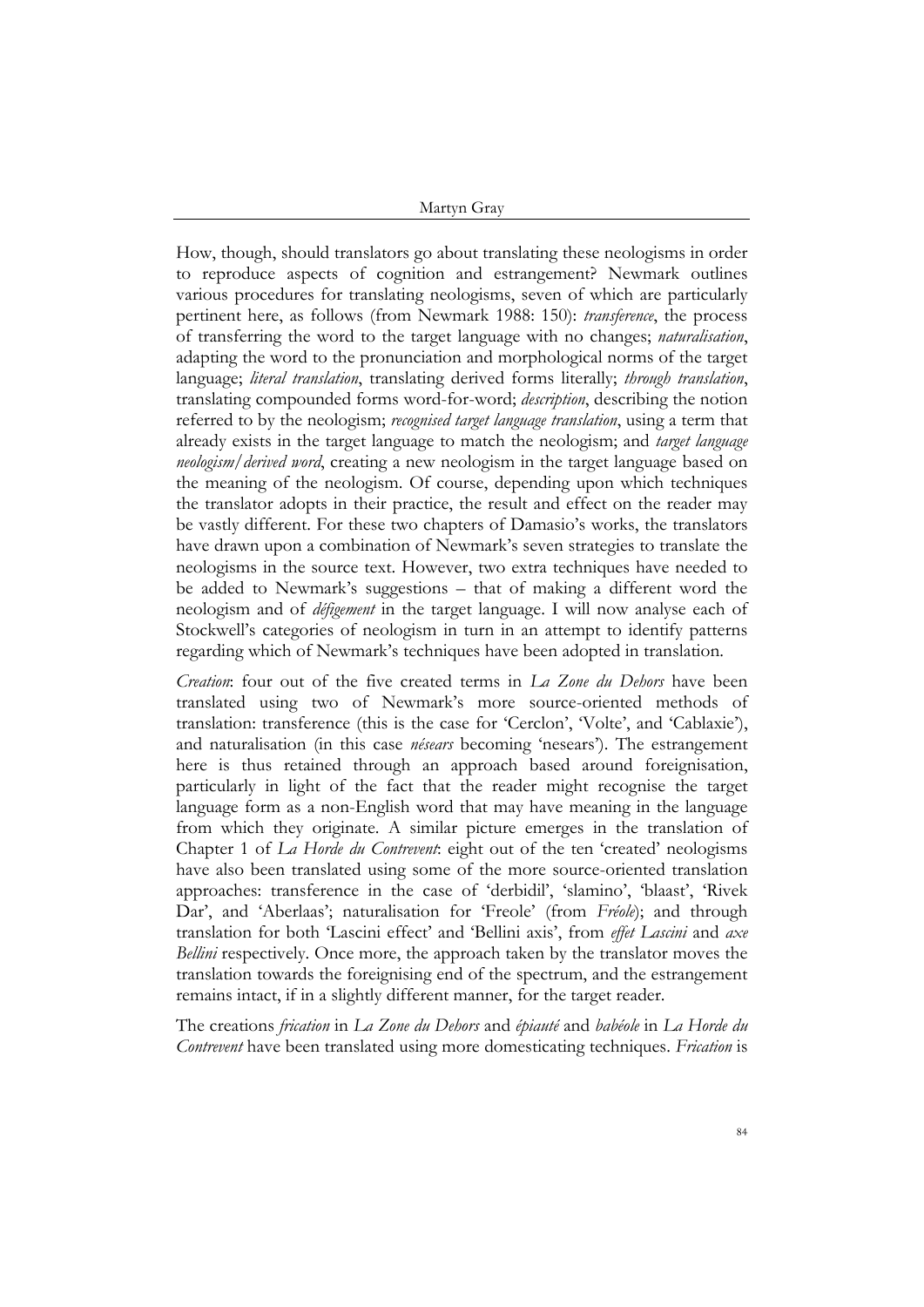Domestication and Foreignisation in a Cognitively Estranged World

domesticated to a recognised existing target language term, 'fricative', as is *épiauté*, which simply becomes 'flayed'. Here, the target language terms move from cognitive estrangement in the source text to almost complete cognition in the target text. Nonetheless, this is not to say that a domesticating translation approach always results in a completely cognitive effect on the target reader. The only creation across the two texts which receives its own new target language creation is *babéole* which becomes 'furbellows'. This approach has entailed domestication rather more than the translation approaches adopted for the other creations; however, the result appears to be the most estranging of all of the neologisms. Indeed, the closest existing word in English to this created term is 'furbelow', meaning a strip or border on a skirt or dress, completely different to the meaning of *babéole* (an item worn in the hair resembling a miniscule windmill). In this instance, what appears to be a domesticating approach taken by the translator has ultimately resulted in the target text becoming more estranging, and less cognitive, than the source text. This is a first indication that adopting a domesticating approach in translating a term does not always mean that it will become more cognitive in the target language compared to the source language.

*Borrowing*: *Starlight* and *dissent*, both borrowings from English in *La Zone du Dehors*, are simply retained in the English translation. *Schnee* in *La Horde du Contrevent* is a slightly different case: this is a borrowing from the German word for snow. Dickow has simply used transference and retained the word in the target language. This is a complex case with regards to Venuti's framework and to cognitive estrangement. Ultimately, the two translators have used the same translation technique and simply reproduced the words as they stood in the source language. Nonetheless, the words *Starlight* and *dissent* would clearly have no estranging effect on the reader; they would pale into complete cognition, and thus have a domesticating, naturalising effect. *Schnee*, on the other hand, given that it is not originally an English word, would maintain the foreignising effect on the reader and therefore still achieve estrangement. Once more, we see a disconnect between the approach taken by the translator and the effect that it has on the target reader.

*Derivation*: all of the derivational neologisms in *La Zone du Dehors* and *La Horde du Contrevent* have been translated using one of Newmark's more sourceoriented translation techniques: naturalisation, through translation or literal translation. All nine of these terms remain either derivational or are compounds in the target language, thus allowing the reader to draw on their previous experience of language to get a sense of the meaning: *géodôme* is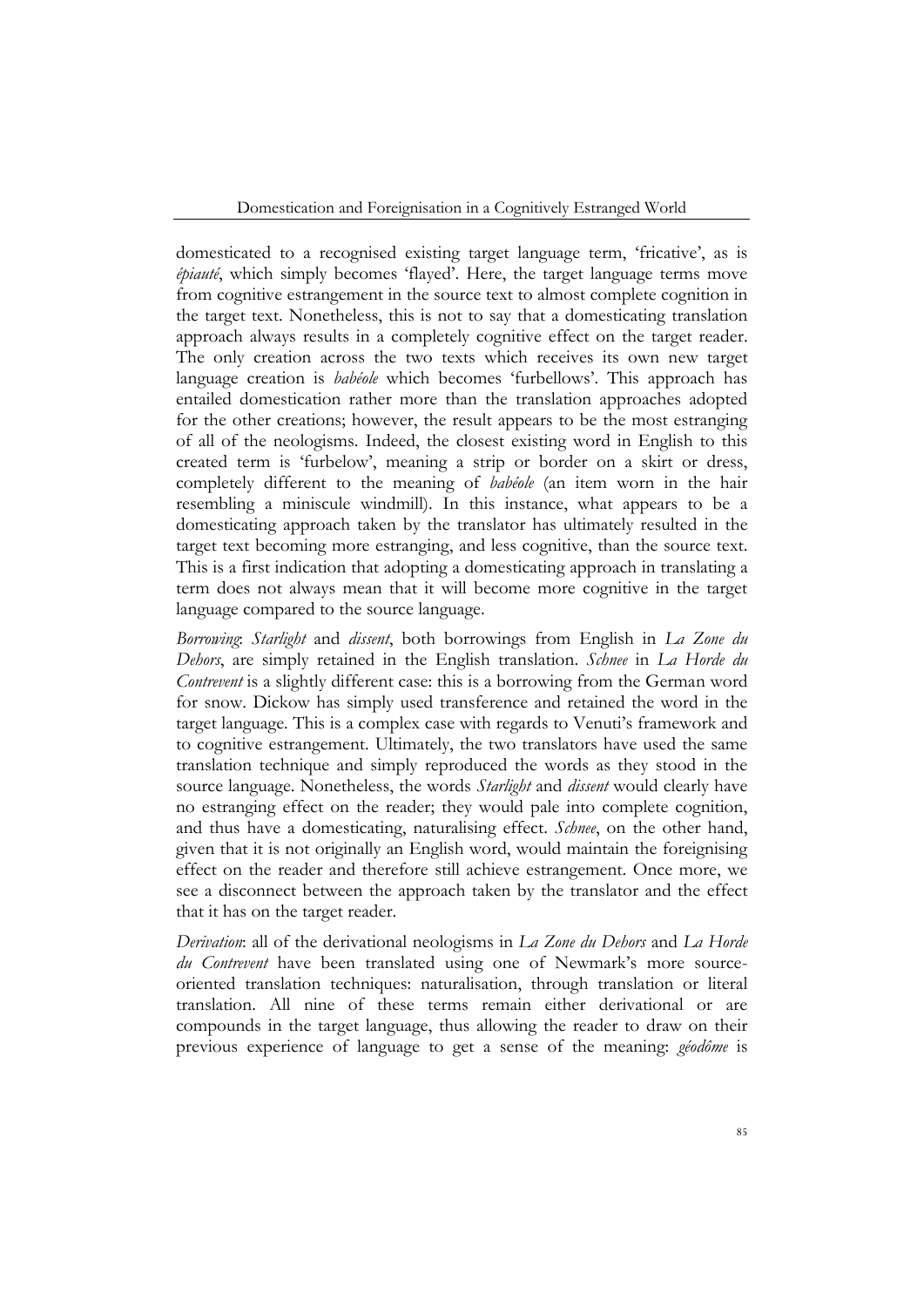naturalised to 'geodome'; *holospectateurs* is through translated to 'holovision viewers'; *Cerclonniens* is naturalised to 'Cerclonians' (with Cerclon being a creation having previously been introduced in the translation); *nova-filles* is literally translated to 'novagirls'; *protoplanètes* is literally translated to 'protoplanets'; *géomaître* and *aéromaître* are also literally translated to 'geomasters' and 'aeromasters' respectively; *antéchrones* becomes naturalised to the target language term 'antechrones'; whilst *hordaille* and *hordier* are literally translated to 'hordling' and 'horder' respectively. Cognitive estrangement is thus retained through near replication of the source language neologisms, with morphological adjustments that are common in the target language. The cognition here comes from the translators playing on the reader's grasp and experience of linguistic morphological processes that they may have encountered before (for example, adding "ian" to a word to turn it from a place into a person); nonetheless, the estrangement comes through the novel use of these elements in the resultant derived or compounded phrase. The retention of cognitive estrangement has here required a mix of foreignisation and domestication: foreignisation in replicating as closely as possible how the terms worked in the source language, but also domestication in altering the individual elements of the neologisms to bring them more in line with the target reader's experience of how English works.

*Compounding*: here, we see the translators take vastly different approaches, with varying effects on the target reader. In the translation of *La Zone du Dehors*, I continued to draw upon through translation for all five of the compounded neologisms. *Procès-vérité*, *brise-champ*, *soleil d'homme*, *après-survie*, and *impaffect* thus become 'truth trial', 'fieldbreak', 'sun of man', 'aftersurvival', and 'impact affect' respectively. The estrangement is retained, with new compounds created for the target reader, but using language which is familiar to them. Alexander Dickow, on the other hand, takes an entirely different approach in *La Horde du Contrevent*. Indeed, only two of the neologisms in the source text are translated using through translation and naturalisation: *Contrevent* becomes 'counterwind' and *pharéole* becomes 'phareola'. In this case, we see Dickow taking a foreignising approach for both neologisms, replicating the source language terms as closely as possible. However, the effect of his approach on the target reader is different in both cases. *Counterwind* is both cognitive and estranging – it is a term that the reader has not necessarily come across before, but it takes minimal effort to process. *Phareola*, on the other hand, is purely estranging; there is no way for the reader to dissect the word into linguistic units, unlike the French original (*pharéole* being a compound of *phare* meaning beacon and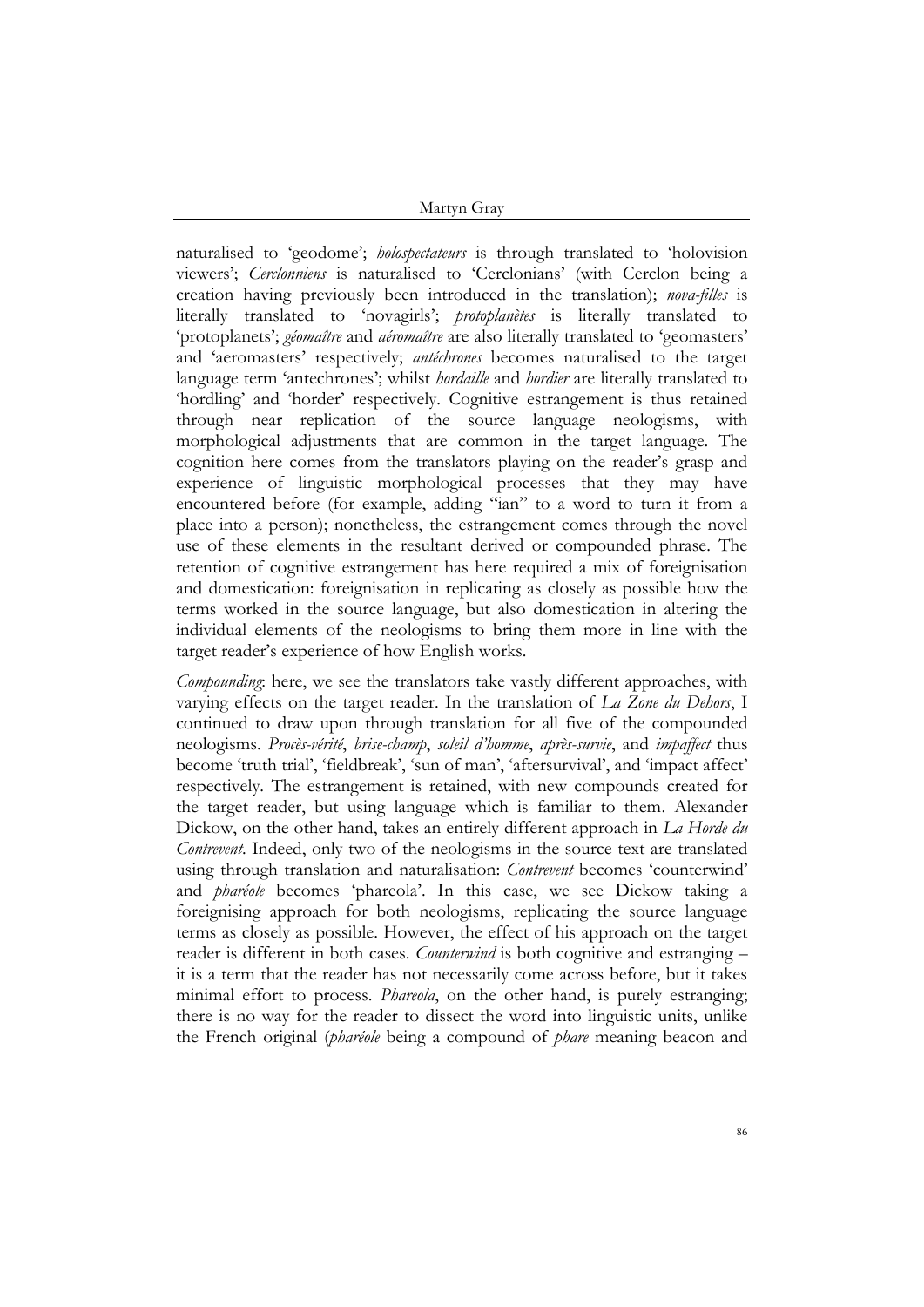*éole* coming from *éolienne*, a wind turbine or windmill). What was initially cognitive estrangement for the French reader is now only estrangement to the target reader, due to Dickow's foreignising approach. Even though the translator has taken a foreignising approach for both neologisms, their *effect* on the target reader is entirely different.

For the other five compounded neologisms in *La Horde du Contrevent*, Dickow takes a more target-oriented approach. Three are translated using a target language-derived neologism: *percute-souffle* thus becomes 'gustguzzling', whilst *vélichar* becomes 'velicar'. The other compounded neologism which becomes a newly derived term in the target language, *furvent*, is the one which gave Dickow the most trouble. As Dickow points out (2017), he and Damasio spent several hours discussing dozens of possible alternatives here, before settling on the term 'threshgale'. Dickow goes on to assert that "the neologism retains neither component [of the French neologism i.e. *fur* from *furieux*, the word for angry, and *vent*, the French word for wind], preferring winnowing and thrashing to fury, and the storm or gale in place of the mere wind" (ibid.). We thus have an example where the translator has attempted to domesticate the original at a lexical level, producing a term which can be cognitively processed by the reader, but the effect of which is just as estranging, if not more so, than the other neologisms. The two other compounded neologisms in *La Horde du Contrevent* are, on the other hand, translated using a recognised target language term (with *Extrême-Amont* and *Extrême-Aval* becoming 'Upper Reaches' and 'Lower Reaches' respectively). Both of the above techniques used by Dickow are domesticating to some extent, yet their impact on the reader is vastly different. The derived neologisms in the target language, even though they are produced by a domesticating approach, push the translation further to the estranging end of the spectrum than the source text did, whereas the recognised target language terms become less estranging than the neologisms in the source text, paling into mere cognition.

*Shortening*: Only one neologism in *La Zone du Dehors* is a shortened neologism, namely *jectez*, a shortening of the second person plural form *éjectez*. In translation, this becomes naturalised to ''ject', retaining the estrangement of the piece, as this term is not a commonly used one for the target reader, but ensuring that it remains within their cognitive framework, allowing them to easily relate to the shortened form of the verb 'eject'. Once more, we see a delicate balancing act between domestication and foreignisation in achieving cognitive estrangement here.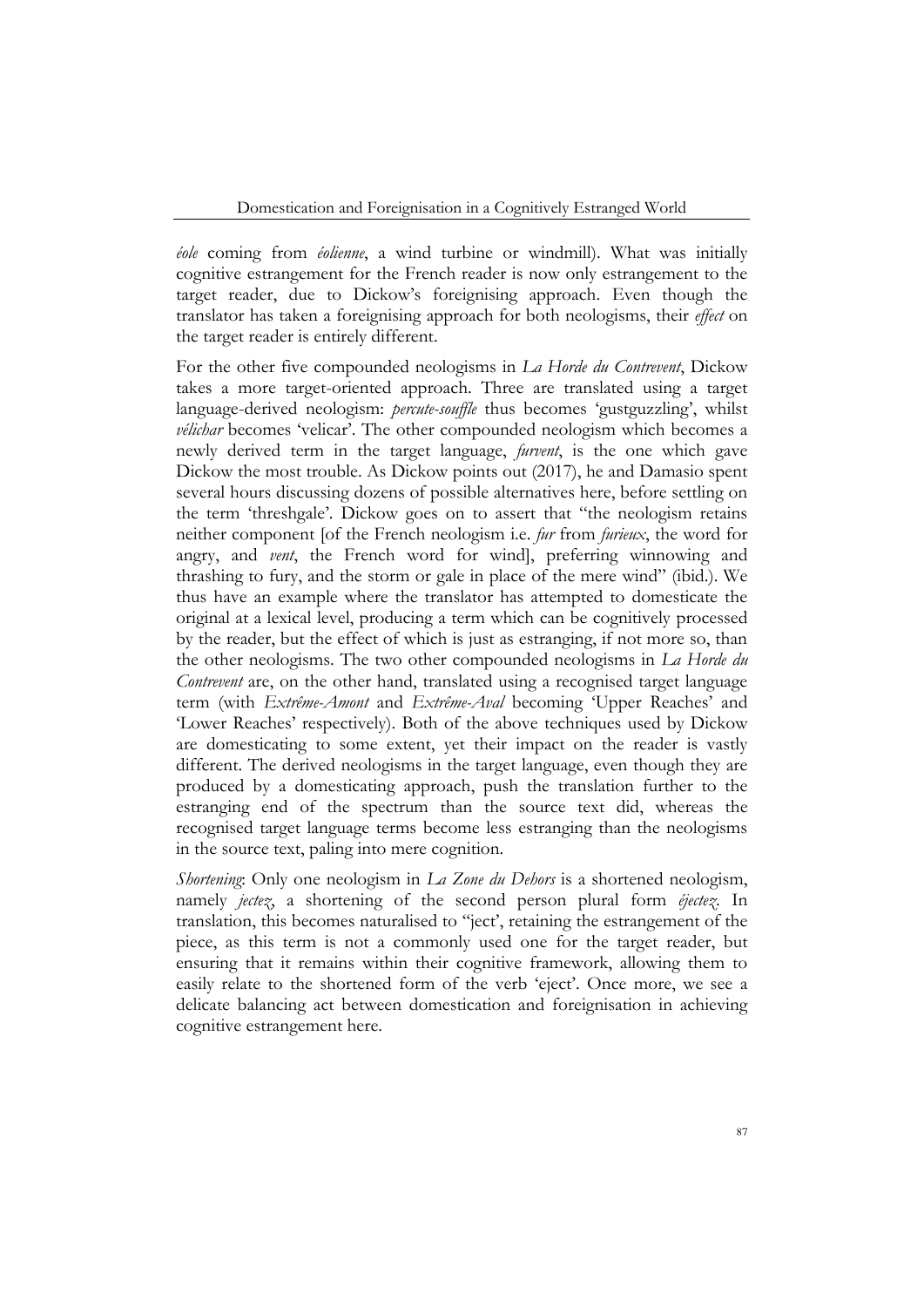*Inflectional*: The inflectional neologisms are amongst the most difficult to translate. In French, it is relatively simple to move between different parts of speech, as the neologisms used by Damasio demonstrate: *s'holographier* (verb) develops from the noun *holographe* (holograph); *avachi* as a noun develops from the verb *avachir* (to slouch); *feuleuse* as a noun comes from the verb *feuler* (to yowl); *pavasse* is the first person singular imperfect subjunctive of the verb *paver* (to pave), but becomes a noun in the neologistical form as used by Damasio; whilst *rafalant* is used as a noun with a present participle verbal ending, when *rafale* might be the more common French word to come across for 'gust'. In the translation of *La Zone du Dehors*, the translator encounters the neologisms *s'holographier* and *avachi*. The translator here uses the techniques of description and a TL recognised term to translate these neologisms respectively: *s'holographier* becomes 'a holograph appears', whilst *l'avachi* is translated as 'the slouch', an accepted term in phrases such as 'to be no slouch'. Here, then, estrangement is almost entirely lost, because the two neologisms have been domesticated and brought completely back to cognition.

In the translation of *La Horde du Contrevent*, we can observe that something similar has occurred: *feuleuse* is translated as 'kindler', a term listed in prestigious dictionaries such as Merriam-Webster, and *pavasse*, originally from the complex French verb form, simply becomes 'slab'. Once more, the two terms have been domesticated to some extent and almost all of the estrangement has been lost. On the other hand, Dickow adopts a more foreignising approach when dealing with the neologism *rafalant*, but only because the morphology of English allows it. As previously mentioned, *rafalant* comes from the noun *rafale*. *Rafale* is first turned into the verb *rafaler*, in turn transformed into the present participle form *rafalant*, then used as a noun itself. Dickow translates *rafale* to 'gust', this then becomes the verb 'to gust', and the final noun that he settles on is actually the present participle verb form 'gusting'. Hence, rather than using the completely cognitive noun 'gust', the translator has here achieved an estranging effect by adopting a mixture of a domesticating and a foreignising approach, taking an everyday English term, but applying similar inflectional derivation as present in the source text.

*Défigement*: Here, the translator faces real difficulty in their attempts to retain the cognitive estrangement of the original neologisms. In *La Zone du Dehors*, the translator has attempted to move the play on words from the noun to the adjective. This is the context of the original: *intellectuel inspiré et intellectueur sanglant*. The play on words here comes from the mixing of *intellectuel* (an academic, an intellectual) and the word *tueur* (a killer) to form a new term to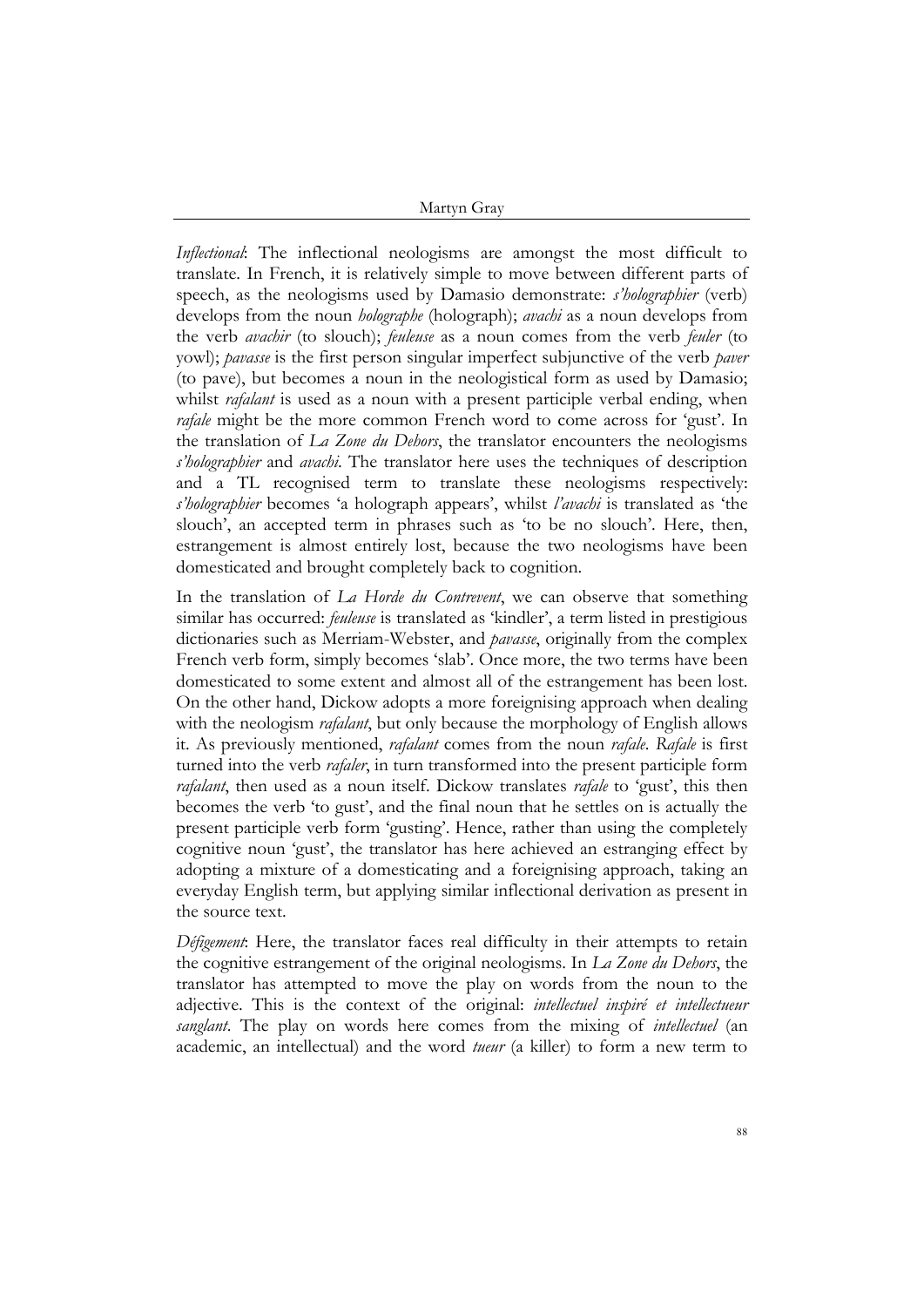describe the main protagonist. The translator has slightly shifted the play on words from the noun *intellectueur* to the adjective which describes the noun; the translation of this phrase thus becomes 'an inspired academic and an academacabre murderer'. This manages to achieve cognitive estrangement, even if the phrase feels a little awkward; the cognition comes from the mixing of pre-existing words, whilst the reader is estranged by the play on words itself. This strategy has implicated both foreignisation and domestication to achieve cognitive estrangement: foreignisation in drawing upon a similar play on words to the original, but domestication in how that play on words is achieved.

In *La Horde du Contrevent*, Dickow uses three different approaches. *Drakkair* is subject to Newmark's method of transference and thus remains 'drakkair' in translation. The translator has used a foreignising approach here, and the effect of this has been a translation which seems to be even more estranging than the original text. The reference of *drakkair* to *drakkar* (a longboat) in the original text has been retained in the target language, as 'drakar' is a word used to refer to the same thing in English; however, the word 'drakar' is borrowed from the French term and is not used at all commonly. It is therefore not certain that general target readers would be able to cognitively process the transferred neologism in the same way that the French reader would have been able to. *Chat-volant* is translated using a target-language neologism, 'hop-cat'. C*hat-volant* is a reference to *cerf-volant* in the original text; the translation adopted by Dickow loses the play on words entirely through the foreignising approach he has taken. Once more, the final result is more estranging than the original. Whilst a French reader can readily imagine what Damasio means by *chat-volant* thanks to its close resemblance to a *cerf-volant*, the British reader has to do much more work here to understand what the translation is getting at. The other two neologisms classified into this category in the source language have been translated using *défigement* in the target language. *Vent-comme-je-te-pousse* becomes 'any old howl', a slight alteration to the phrase 'any old how', which might have been a standard translation for the French *va-comme-je-te-pousse*. Dickow here draws upon a domesticating approach on a lexical level, but is nonetheless successful in achieving cognitive estrangement: cognition from the set phrase 'any old how', with estrangement from the change to 'howl'. We see a similar thing with Dickow's translation of Damasio's *philosov*, a combination of *philosophe* and character name *Sov*: Dickow uses the adjective 'philosophical' and inserts Sov's name to make 'philosovical'. Both cognition and estrangement are retained through this translation, too, which is both domesticating and foreignising.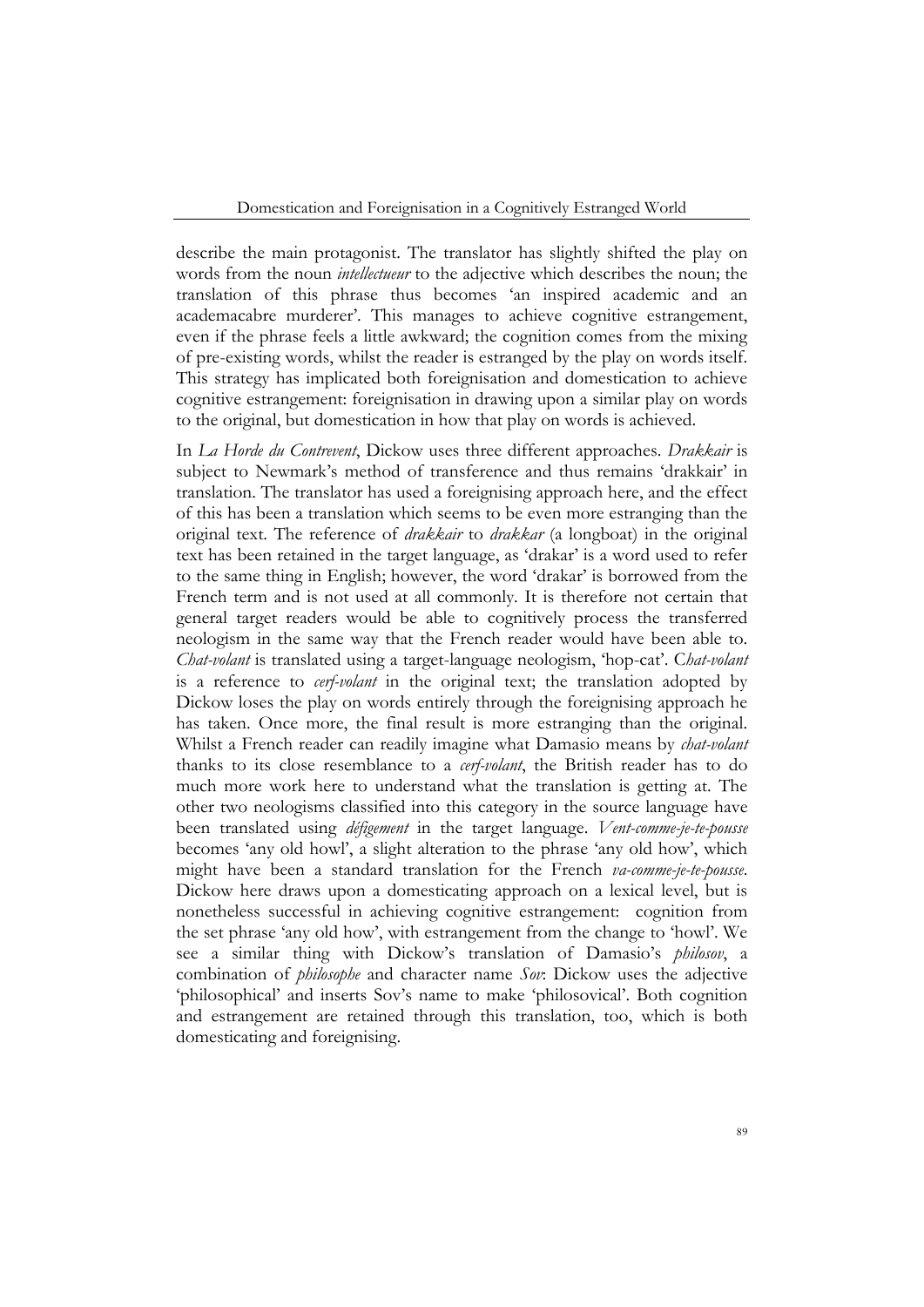It has become clear through this section on the translation of neologisms that there is a problematic relationship between the use of foreignising and domesticating approaches taken by the translator and their actual effect in reading science-fictional texts. When the translators have drawn upon Newmark's more target-oriented, domesticating approaches for translating neologisms, this does not necessarily produce a more cognitive effect on the reader than what was present in the source text. Indeed, some of the most domesticating approaches have had the most estranging effect on the target reader (see 'furbellows' and 'threshgale'). And the same applies with regards to foreignising approaches: just because a translator adopts these does not necessarily mean that they will produce a more estranging effect on the target reader than the source text did on the source reader. Often, the resultant translations from such approaches are more easily able to be cognitively processed by the target reader than the domesticated terms. It has been shown, much like Venuti has previously asserted, that it is not productive to treat foreignisation and domestication as binary opposites regarding their effect on the target reader.

## *Section 6 – Wordplay at phrasal level*

Delbatista (1993: 57) defines wordplay as follows: "the general name indicating the various textual phenomena in which certain features inherent in the structure of the language used are exploited in such a way as to establish a communicatively significant, (near-)simultaneous confrontation of at least two linguistic structures with more or less dissimilar meanings and more or less similar forms". We have already seen, in this regard, how Damasio uses wordplay at lexical level in his creation of neologisms to contribute to the estranging feeling of his texts; nonetheless, the French author also uses wordplay at phrasal level for a similar effect. Katharina Reiss (1971: 63) believes that in any expressive or literary text (what she refers to as a 'formfocussed text'), wordplays should be translated: "Wortspiele […] brauchen in einem inhaltsbetonten Text nicht nachgestaltet zu werden, wenn sie sich nicht zufällig im gegebenen Sprachenpaar von selbst ergeben. In einem formbetonten Text, würde man ihre Nachgestaltung erwarten"<sup>8</sup> . Given how

<sup>8</sup> The author's translation: "Wordplays generally do not need to be reproduced in a content-focussed text if the target language does not simply happen to have a similar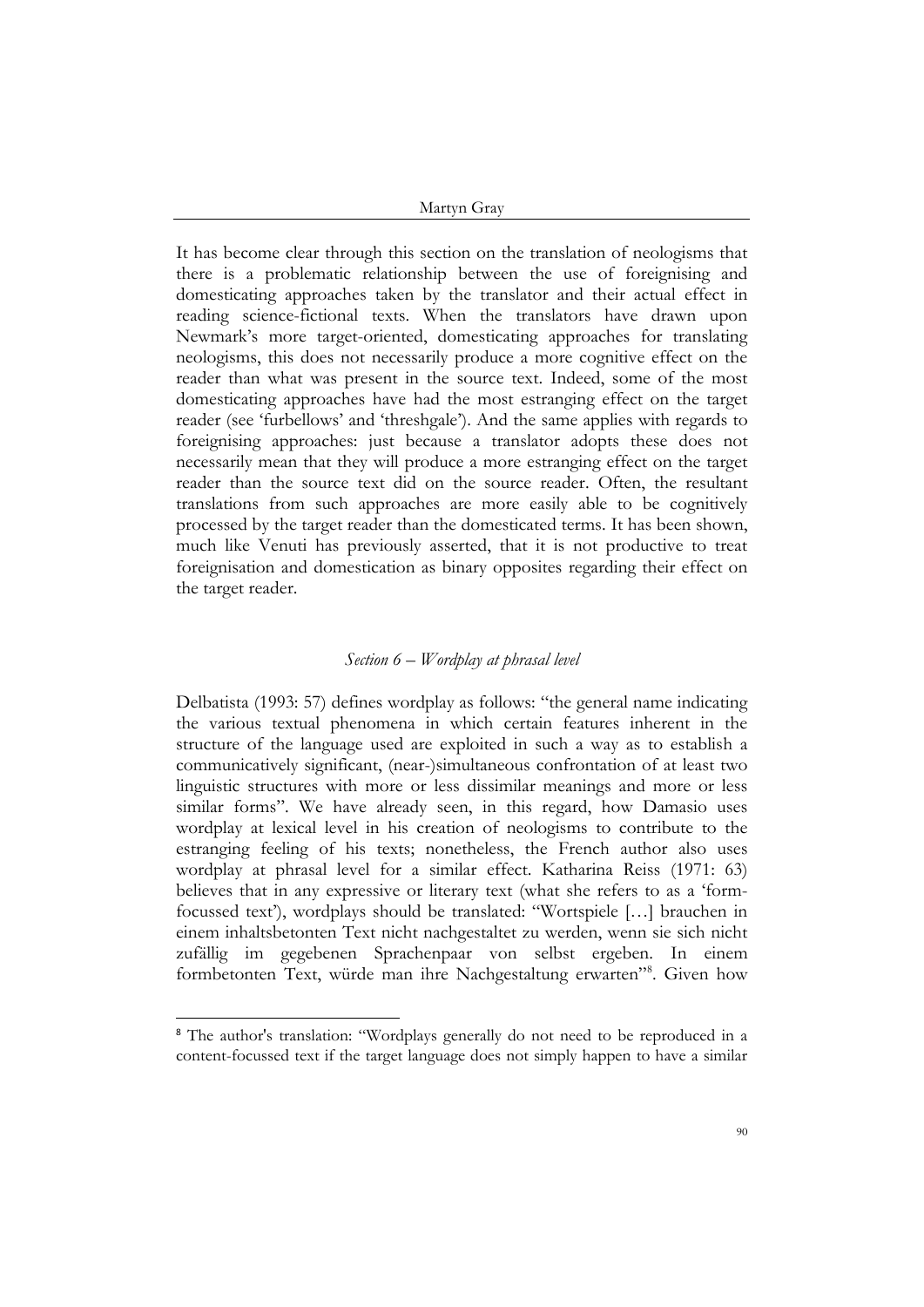crucial Damasio's use of wordplay is in achieving cognitive estrangement in the source language, we would therefore probably expect the wordplays to be reproduced in some regard. But what have the translators done and how has this impacted on the effect of Damasio's texts?

In chapter 10 of *La Zone du Dehors*, we come across two such examples of wordplay: *prend cette odeur de souffre* and *l'homme en vie* […] *éprouve et épreuve*. In the case of the former, the play on words comes from the use of *souffre* as a noun, generally the conjugated present tense form of the verb *souffrir* (to suffer). The estrangement of the original works on two levels: 1) to see *souffre* used as a noun form is estranging in itself; 2) it is a homonym of the word *soufre*, the French word for 'sulfur'. *Odeur de soufre* is a common collocation for sulfuric smell. We can thus observe an example of *défigement* operating at a phrasal level. The translator has in this instance made the connection more explicit than the original: 'takes on this odour of su(l)furing'. The original has been domesticated to some extent, as the estrangement now works on two different levels: 1) *sufuring* is an incorrect spelling, yet a near-homonym for the correct form *suffering*, retaining cognition; 2) the brackets in the middle of a word are very uncommon, yet manage to retain the reference to sulfur. Hence, the phrase *odour of su(l)furing* has an estranging effect, even though the way in which it works has been domesticated to common points of reference for the target reader.

In the example of *l'homme en vie* […] *éprouve et épreuve*, the play on words comes from the use of two near-homonyms. *Éprouve* is from the verb *éprouver* (to feel), whilst *épreuve* is only ever encountered as a noun (a test). The play on words is achieved through Damasio's use of *épreuve* as a verb in the third person singular present form, matching up to the similar use of *éprouve*. The translator has attempted to match the technique of the original by opting for two nearhomonyms; however, the overwhelmingly estranging part of the play on words, i.e. using a noun as a verb, is entirely lost: 'man, living, […] feels and fails'. The reader might well pick up on the similarity between feels and fails, but the estrangement is lost due to the domesticating approach of the translator. Once again, the domesticating approaches taken by the translator here produce dramatically different effects on the target reader.

In chapter 1 of *La Horde du Contrevent*, we encounter five wordplays in the original text. Early on in the text, Damasio uses the phrase *troubadour donc – et* 

wordplay to the source language. However, in a form-focussed text, we would usually expect the wordplay to be reproduced".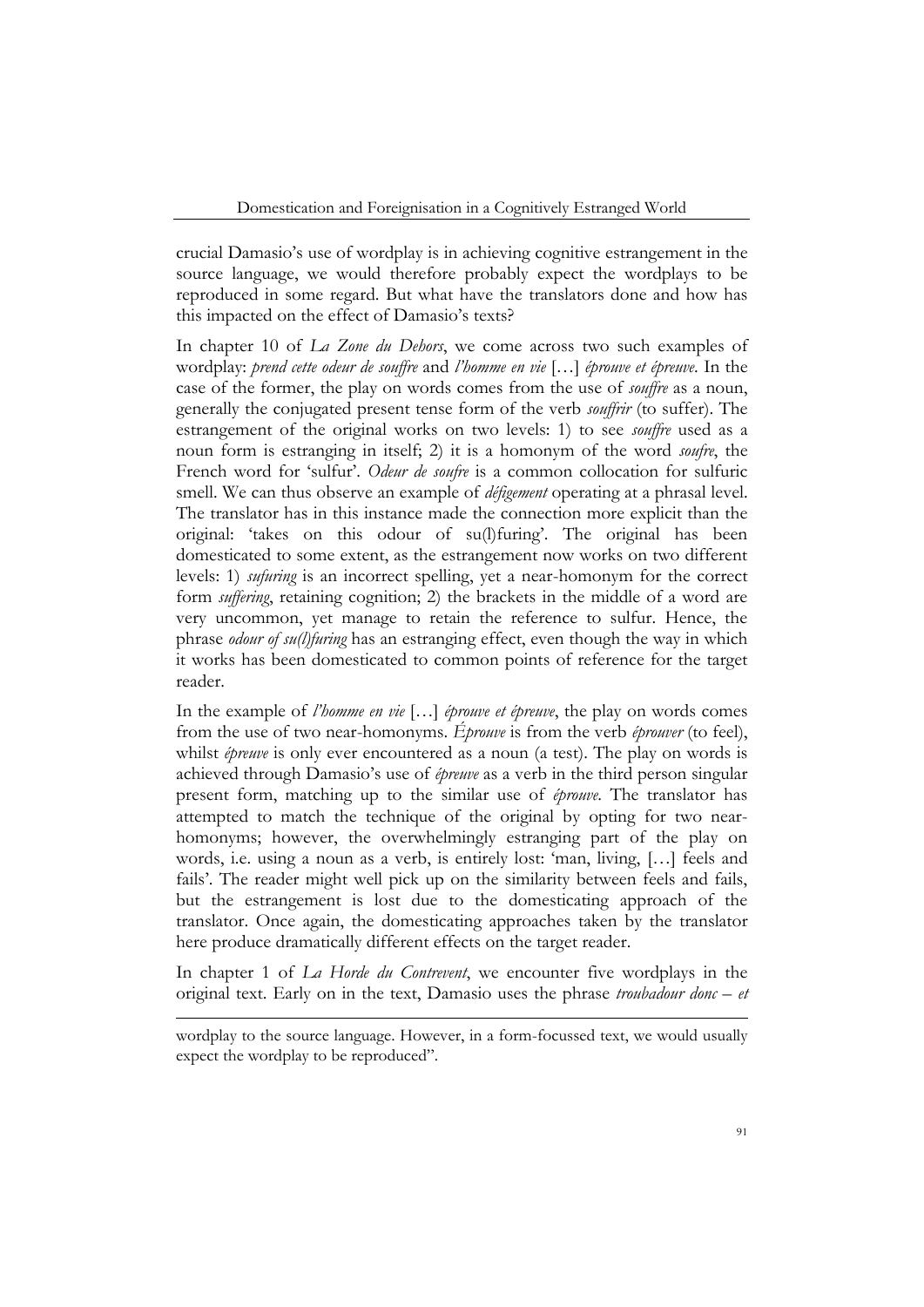*conteur. Pour le compte ?* when describing one of the characters. Here, Damasio's wordplay comes from the use of *conteur*, a person who tells stories or tales, in close proximity to the similar sounding word *compte* (account or count). Used in the phrase *pour le compte*, it means something like 'on behalf of'. Dickow here uses a very similar strategy to Damasio in his translation, retaining the pun, but by adding an extra phrase to the original: 'a troubadour, then – and teller of tales beyond count. On whose account?' 'Count' and 'account' are used here to retain the similarity between *conteur* and *compte*. Dickow has thus drawn upon a foreignising and domesticating approach to retain cognitive estrangement: foreignisation in the retention of the wordplay technique, mirroring the source text, but domestication in terms of how the phrase itself has been translated to ensure that it is in line with target reader expectations.

The next wordplay we encounter in the chapter is *on peut avaler prévenir les autres !* This is another example of *défigement* at phrasal level: we see here a mix in the French of the noun *aval* (downstream), the verb *avaler* (to swallow), and the common set phrase *aller prévenir* (to go and warn) into one expression: *avaler prévenir*. The translator opts for 'we can downstream to warn the others!'; this translation loses the notion of *défigement*, and domesticates the original, in the sense that there is no word in the English translation which resembles another. Nonetheless, the use of 'downstream' as a verb is not common and therefore still manages to have an ultimately estranging effect. The translation of the third wordplay in the chapter, however, has a less estranging effect than the original. Damasio employs the expression *la pluie va arriver très vite. Écoutez-moi : on contre en goutte !*, drawing once more upon *défigement* at phrasal level: not only does Damasio use *goutte* (droplet) in close proximity to *la pluie* (the rain), but *contre en goutte* is also a pun on the compound word *compte-gouttes* (dropper, e.g. eye dropper). *Contrer en goutte* itself means something like 'in the shape of a droplet', but the fact that *compte-gouttes* is also evoked by the *défigement* adds the idea that this is done with caution. The reference between rain and droplet has been reproduced in Dickow's translation here: 'the rain is going to come very soon. Listen: we counter in droplet formation'. Indeed, the translation seems to be rather foreignising in its resemblance of the original; however, the reference to *compte-gouttes* has been completely lost by the use of 'droplet formation'. The effect is thus not as estranging as the source text despite the foreignising approach taken.

The fourth wordplay is *Comment savoir, par le Saint Souffle ?*, which functions on a biblical level; it is based on a famous biblical phrase: *Le vent souffle où il veut* (the wind blows where it wishes), with *l'Esprit Saint* (the holy spirit) often being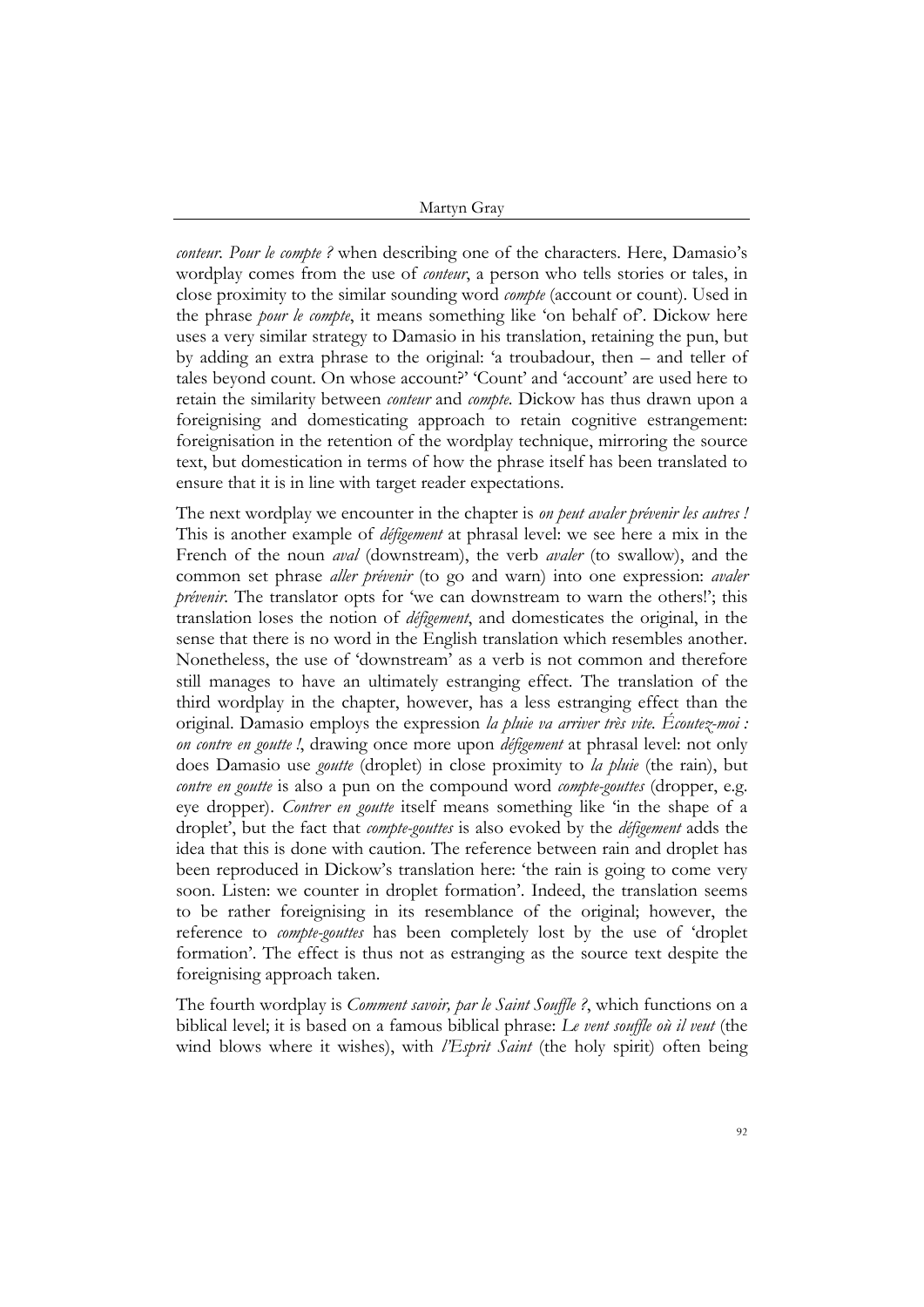compared to the wind. Here, rather than having *l'Esprit Saint souffle* (the holy spirit blows), with *souffle* as the verb, Damasio instead uses *Souffle* as a noun, and combines that with *Saint*, resulting in the phrase *Saint Souffle*. In translation, Dickow retains the play on words, but with a different reference, one which would be more appropriate for his target audience. This results in a translation of 'Blessed Breath, who knows'. It keeps the religious allusion, but this time to 'blessed bread'. British readers are more likely to know this reference than to make the connection between 'blowing' and the wind. Dickow has thus domesticated the reference to some extent, yet cognitive estrangement is still retained, as 'blessed breath' is not a common collocation, but can still be deciphered within the target reader's cognitive framework.

The final wordplay in this chapter is *Furvent, ceux qui vont mûrir te saluent !* Here, Damasio uses an established phrase *ceux qui vont mourir te saluent !*, but again adopts the process of *défigement* to replace *mourir* (to die) with *mûrir* (to mature). The established phrase was allegedly said to emperor Claudius by gladiators before battles and comes from the Latin *morituri te salutamus*. Here, Dickow makes the translation more estranging for the target reader than the original: he adopts the original Latin phrase, but changes 'morituri' to 'maturaturi' to encapsulate Damasio's original pun. The resulting translation is 'Threshgale, maturaturi, te salutamus!', an expression which completely loses the cognition of the French due to the foreignising approach that Dickow has chosen to adopt. The fact that Dickow's translation implies that Latin exists in the world that has been created further contributes to the estrangement of the piece. Foreignisation, in this instance, leads to a loss of cognition and moves the text towards pure estrangement. This whole section on wordplay once more points to the problematic nature of treating domestication and foreignisation as binary opposites, with the effects of each approach being vastly different depending on what precisely is being translated.

## *Conclusions*

Throughout this paper, it has become evident that, much like Venuti has previously argued, the approaches of foreignisation and domestication should not be treated as essentially binary opposites. Indeed, the relationship between the domesticating and foreignising approaches taken by translators and the effect that such approaches have on the target reader is more complex than one might immediately assume. For SF texts, it is simply not the case that a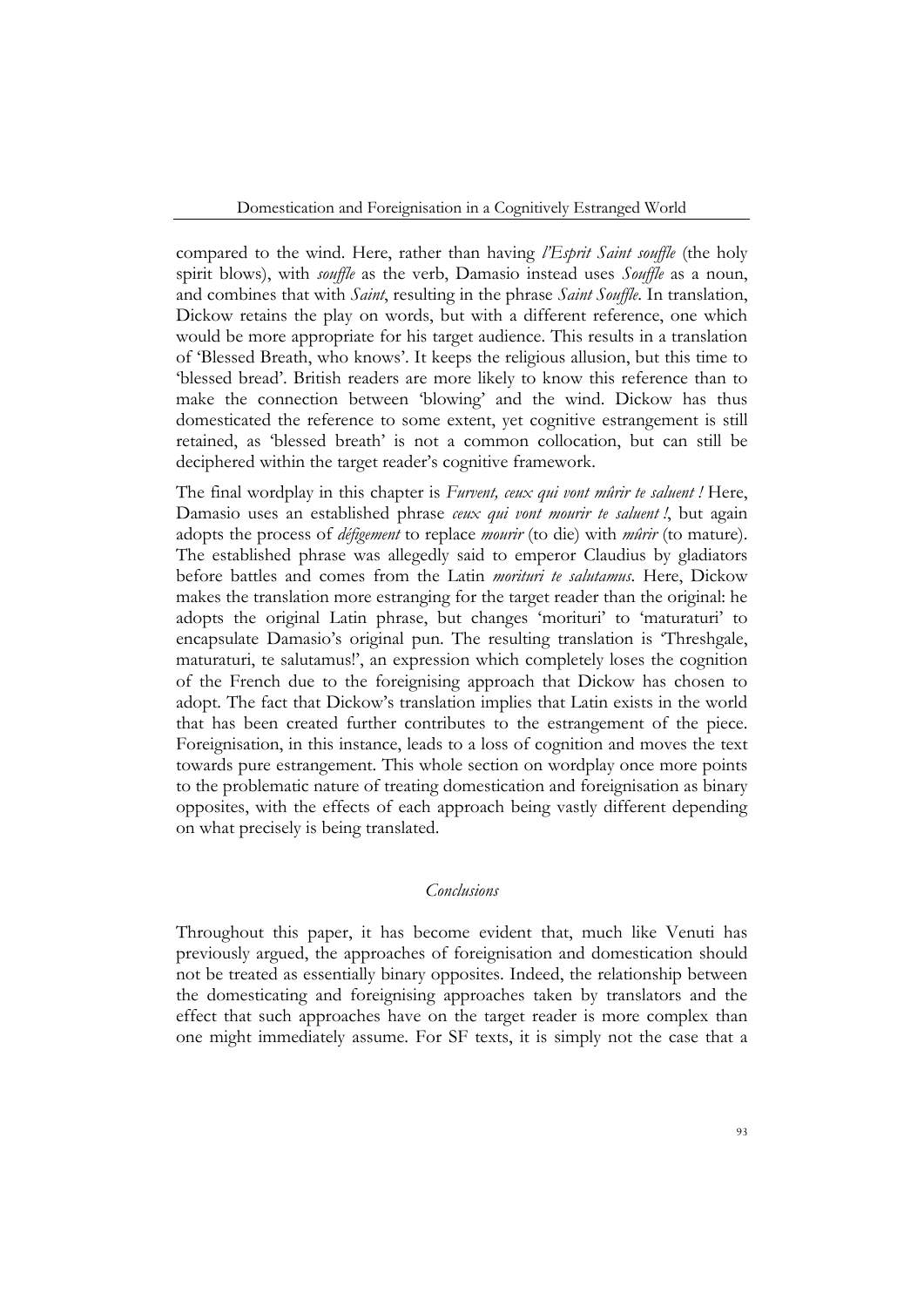domesticating approach taken by the translator will result in complete naturalness and fluency, whilst a foreignising approach will push the translation towards the alien end of the scale. As we have seen, it is often the more domesticating translation approaches taken by the translators which have produced the most estranging of effects; Dickow's translation of the neologism *babéole* as 'furbellows' immediately springs to mind as the most convincing example to support this point. Nonetheless, some of the domesticating approaches have lost the element of estrangement, whereby the estranging elements of the original text pale into pure cognition for the target reader. But we can equally observe that a similar thing applies to foreignisation: on those occasions where the translators have taken a more foreignising approach, it is not simply guaranteed that estrangement will be achieved, or indeed that cognition will accompany it.

The findings of this study thus point towards a much more complex situation in which adopting a foreignising or domesticating *approach* may result in an entirely different *effect* on the target reader depending on the word or expression which is being translated, particularly when the source text is estranging in the first place. This adds weight to the argument that we should not regard Venuti's approaches as binary opposites; rather, we should treat them as guidelines which translators may have to draw upon in different measures in order to formulate an appropriate translation strategy whereby, as Tymoczko puts it, the target text itself becomes some kind of hybrid text, a blend of the foreign and the domestic. With genres such as SF, for example, where many elements of the text are simultaneously cognitive and estranging, where it is precisely this mixture of the familiar with the strange that defines the genre, the texts will be resistant to the traditional source-text vs. target-text binary dichotomy; as we have seen throughout this paper, translators may ultimately have to take a creative approach and draw upon a balance of such approaches to produce a just translation.

This article has been limited in its scope: indeed, it has only examined two translations of two chapters of two SF texts – and this should not be underestimated. However, it may serve as a springboard for future research into shaping our understanding of the somewhat underestimated complexity of the traditional translation frameworks, often regarded as binary dichotomies. Future researchers could examine the translations of other works of SF to analyse the kind of approaches that translators have taken in order to attempt to retain the cognitive estrangement of the original, or indeed evaluate the applications of Venuti's foreignisation/domestication paradigm to genres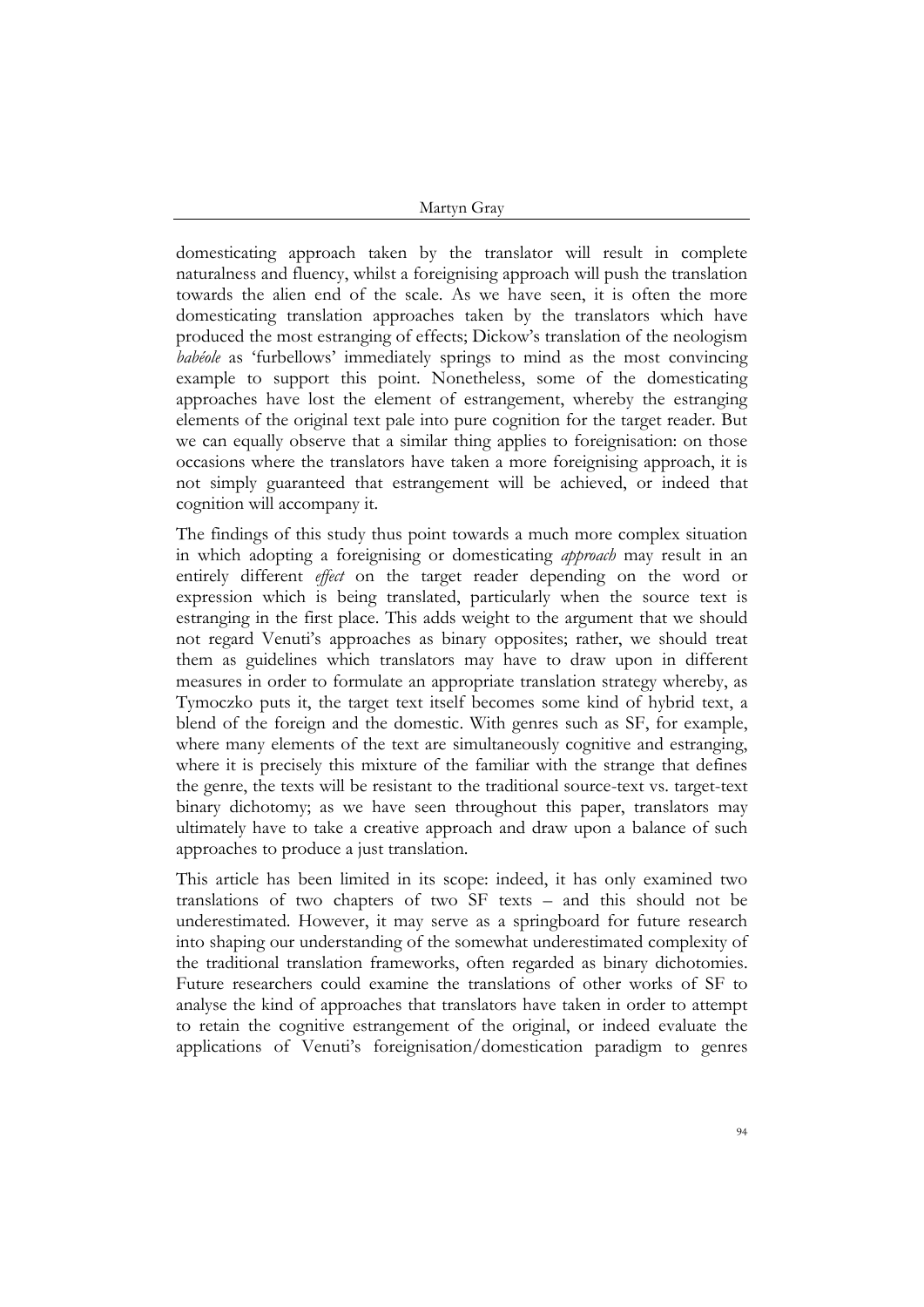which are inherently estranging, perhaps even more so than SF, such as fantasy, attempting to determine to what extent foreignising and domesticating approaches can be drawn upon by translators to produce a target text which remains true to its genre.

#### *Acknowledgements*

Many thanks to my dear colleagues, Professor Maike Oergel, Dr. Pierre-Alexis Mével and Dr. Xiaofei Sun, at the University of Nottingham for providing such comprehensive feedback on my plan and the final article – your support is much appreciated.

#### *References*

- ARTE (2019) *Alain Damasio – 28 Minutes*. https://www.arte.tv/fr/videos/089888- 001-A/alain-damasio-28-minutes/. [Accessed on April 16th 2020]
- Bould, M. (2009) "Language and Linguistics (Part II: Theory)". In: M. Bould, A. Butler and A. Roberts (eds.). *The Routledge Companion to Science Fiction*. New York: Routledge, pp. 214 – 225.
- Cacija, R. and Markovic, M. (2018) "Translating Neologisms and Proper Nouns in Fantasy Fiction for Young Adults". In: Strani jezici: casopis za primijenjenu lingvistiku. Vol. 47, no. 4. Zagreb: Hrvatsko fololosko drustvo, pp. 197 – 219.
- Chéry, L. (2019) *Années 2010: les 9 romans incontournables de science-fiction*. https://www.lepoint.fr/pop-culture/annees-2010-les-9-romans-incontournablesde-science-fiction-31-12-2019-2355465\_2920.php. [Accessed on 16th April 2020]
- Cheyne, R. (2008) "Created Languages in Science Fiction". In: *Science Fiction Studies*. Vol. 35, no. 3. Indiana: SF-TH Inc, pp. 386 – 403.
- Damasio, A. (2004) *La Horde du Contrevent*. Clamart : Editions La Volte
- Damasio, A. (1999) *La Zone du Dehors*. Paris : Editions Cylibris.
- Delany, S. (1984) *Starboard Wine: More Notes on the Language of Science Fiction*. Middletown: Wesleyan University Press.
- Delbatista, D. (1993) *There's a Double Tongue: An Investigation into the Translation of Shakespeare's Wordplay, with Special Reference to Hamlet*. Amsterdam: Rodopi.
- Dickow, A. (2017) *Portrait of the Translator as Neologist*. https://www.asymptotejournal.com/blog/writer/alain-damasio/. [Accessed on 20th April 2020]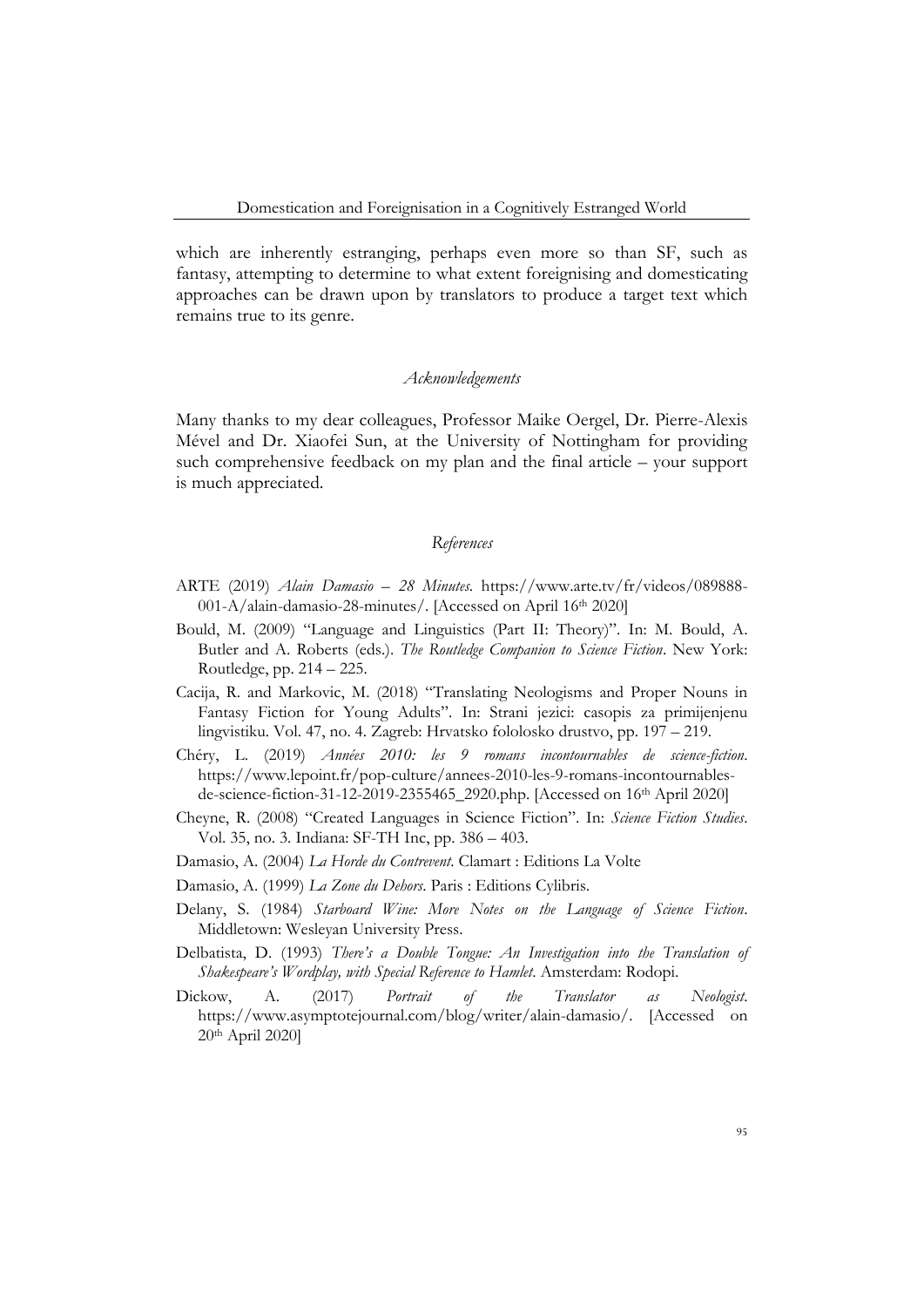- Dickow, A. (unknown date) *The Horde of Counterwind*. Translation of Damasio's *La Horde du Contrevent*. http://invisioncommunity.co.uk/hordep1.pdf. [Accessed on 25th February 2020]
- FNAC (2020) *10 romans de science-fiction incontournables*. https://www.fnac.com/10 romans-de-science-fiction-incontournables/cp28927/w-4. [Accessed on 16th April 2020]
- Freedman, C. (2000) *Critical Theory and Science Fiction*. Middletown: Wesleyan University Press.
- Gesbert, O. (2019) *Quels langages pour quels mondes ?* https://www.franceculture.fr/emissions/la-grande-table-idees/quels-langagespour-quels-mondes. [Accessed on 16th April 2020]
- Kolev, M. (2016) *Strategy and Procedures for Translating Proper Nouns and Neologisms in Terry Pratchett's Fantasy Novel Small Gods into Afrikaans*. Pretoria: University of Pretoria.
- Langlet, I. (2006) *La science-fiction : lecture et poétique d'un genre littéraire*. Paris : Armand Colin.
- Lecler, A. (2007) "Le défigement : un nouvel indicateur des marques de figement ?" In: *Cahiers de praxématique*. Vol. 46. Montpellier : Pulm, pp. 43 – 60.
- Lefevere, A. (1977) *Translating Literature: The German Tradition from Luther to Rosenzweig*. Assen: Van Gorcum.
- Le Guin, U. (1989) *The Language of the Night: Essays on Fantasy and Science Fiction*. London: Women's Press.
- Mandala, S. (2010) *Language in Science Fiction and Fantasy: A Question of Style*. London: Continuum International Publishing Group.
- Mortier, S. (2016) *Fiche de lecture : La Horde du Contrevent par Alain Damasio*. Paris : Le Petit Littéraire.
- Munday, J. (2012) *Introducing Translation Studies: Theories and Applications*. Oxon: Routledge.
- Myers, V. (1983) "Conversational Technique in Ursula Le Guin: A Speech-Act Analysis". In: *Science Fiction Studies*. 1983. Vol. 10, no. 3. Indiana: SF-TH Inc, pp.  $306 - 316$ .
- Newmark, P. (1988) *Textbook of Translation*. New Jersey: Prentice Hall International.
- Parraga, J. (2014) "Translating Science Fiction: a Dystopian Task?" In: *Skopos*. Vol. 5. University of Cordoba: UCO Press, pp 87 – 102.
- Philouze-Rousseau, A. (2019) *Science-fiction : l'imaginaire révolté d'Alain Damasio*. https://www.lanouvellerepublique.fr/a-la-une/science-fiction-l-imaginaire-revolted-alain-damasio. [Accessed April 16th 2020]